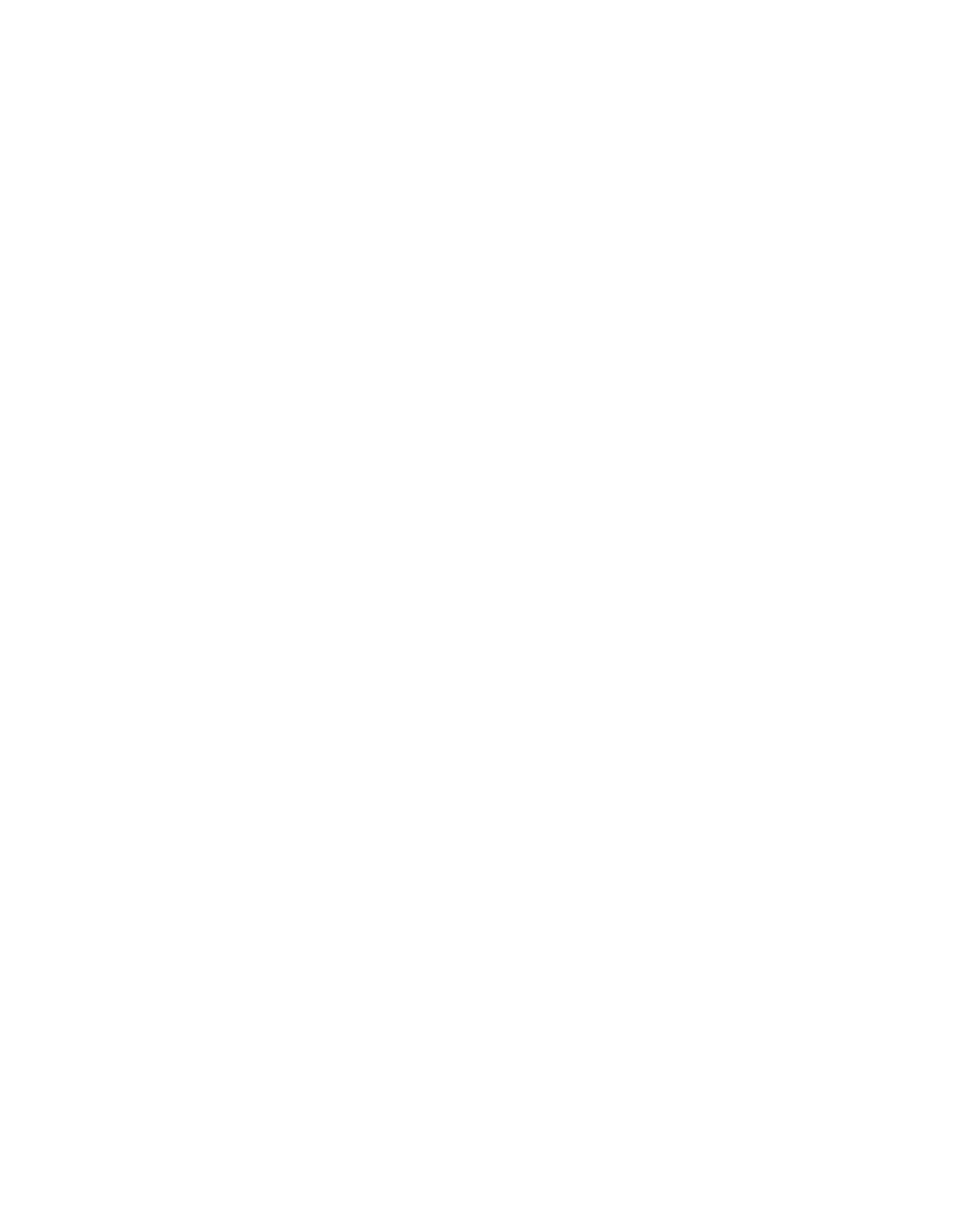# **Supplemental Environmental Impact Statement/**

# **Overseas Environmental Impact Statement**

# **Mariana Islands Training and Testing**

# **TABLE OF CONTENTS**

| 3.10 |          |                                                                |  |
|------|----------|----------------------------------------------------------------|--|
|      |          |                                                                |  |
|      |          | 3.10.1.1 Vegetation Communities on Farallon de Medinilla3.10-2 |  |
|      |          | 3.10.1.2 Wildlife Communities on Farallon de Medinilla 3.10-3  |  |
|      |          |                                                                |  |
|      | 3.10.1.4 | Major Terrestrial Species Taxonomic Group Descriptions 3.10-4  |  |
|      |          |                                                                |  |
|      |          |                                                                |  |
|      |          |                                                                |  |
|      |          |                                                                |  |
|      |          |                                                                |  |
|      |          |                                                                |  |

# **List of Figures**

[Figure 3.10-1: Farallon de Medinilla Impact Zones and Micronesian Megapode Occurrences...........3.10-7](#page-10-0)

# **List of Tables**

[Table 3.10-1: Endangered Species Act Listed Species on Farallon de Medinilla](#page-5-1) ..................................3.10-2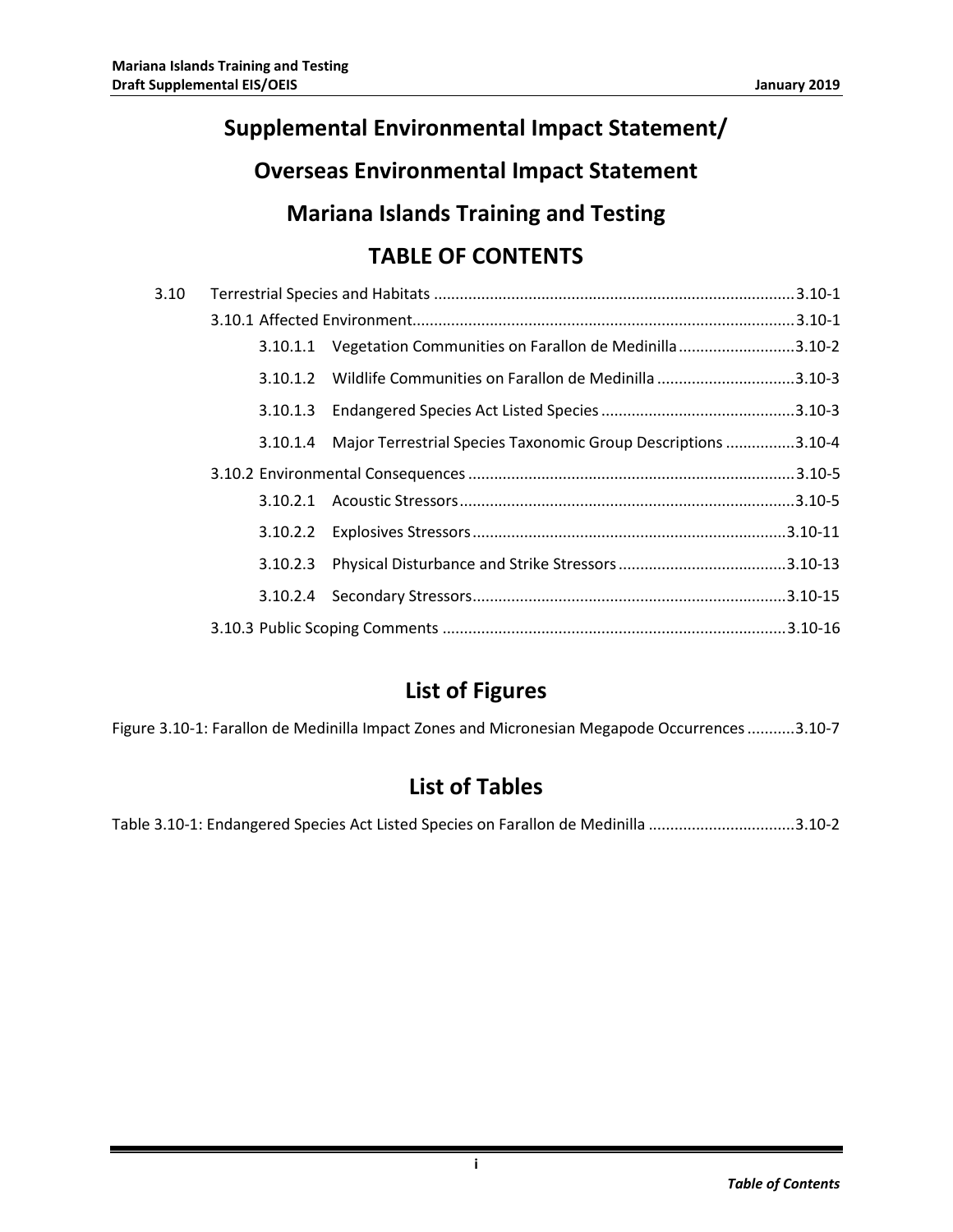This page intentionally left blank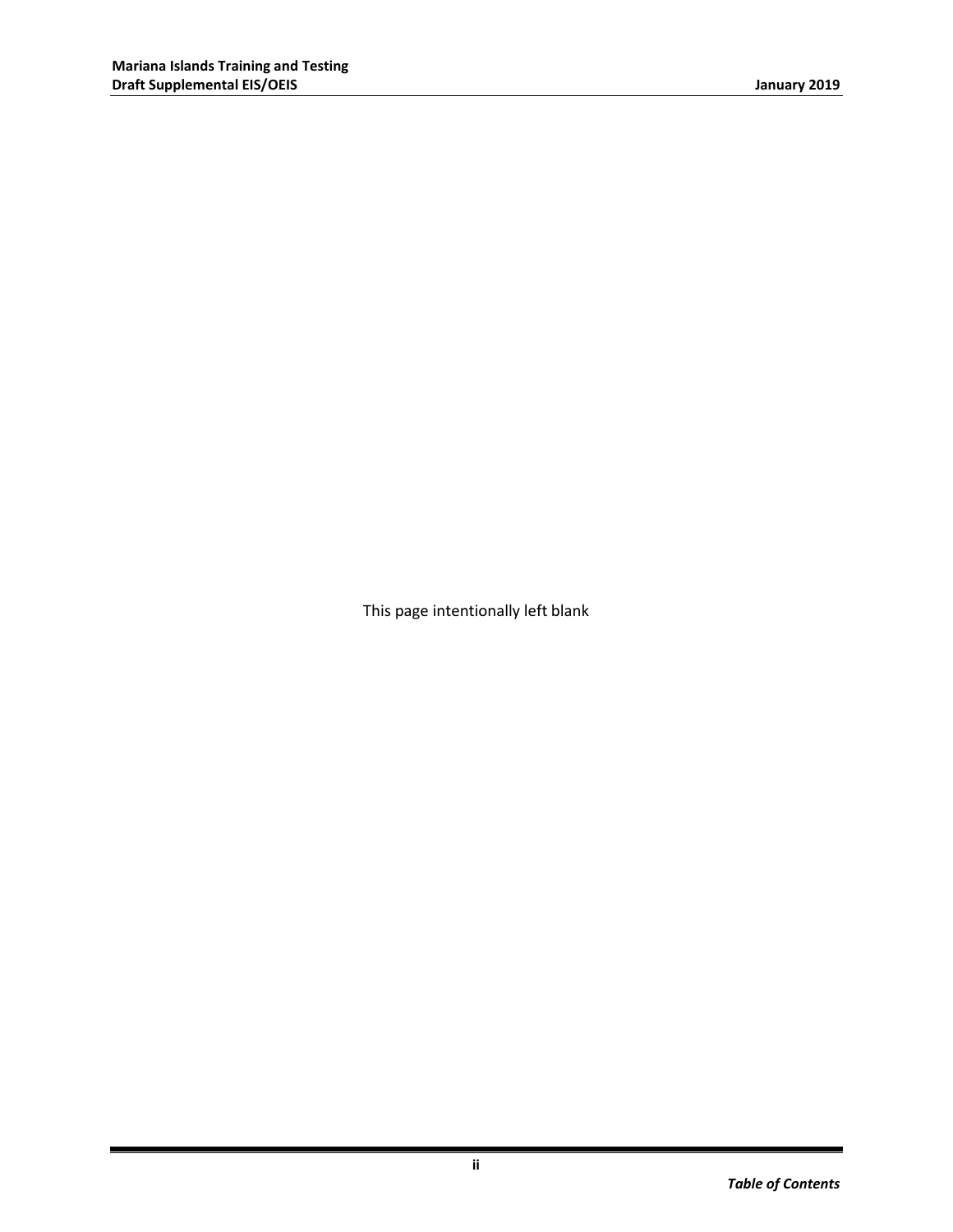## <span id="page-4-0"></span>**3.10 Terrestrial Species and Habitats**

### <span id="page-4-1"></span>**3.10.1 Affected Environment**

l

The purpose of this section is to supplement the analysis of impacts on terrestrial species and habitats presented in the 2015 Mariana Islands Training and Testing (MITT) Final Environmental Impact Statement/Overseas Environmental Impact Statement (EIS/OEIS) with new information relevant to proposed changes in training activities conducted at Farallon de Medinilla (FDM). Information presented in the 2015 MITT Final EIS/OEIS that remains valid is noted as such and referenced in the appropriate sections. Any new or updated information describing the affected environment and analysis of impacts on terrestrial species and habitats associated with the Proposed Action is provided in this section. Comments received from the public during scoping related to terrestrial species and habitats are addressed in Section 3.10.3 (Public Scoping Comments).

Section 3.10 in the 2015 MITT Final EIS/OEIS analyzed the potential impacts of training activities on three Endangered Species Act (ESA)-listed plant species (*Serianthes nelsonii*, *Osmoxylon mariannense,*  and *Nesogenes rotensis*), eight bird species typically found in terrestrial habitats<sup>1</sup> (Mariana swiftlet [*Aerodramus bartschi*], Mariana crow [*Corvus kubaryi*], Mariana common moorhen, [*Gallinula chloropus guami*], Guam Micronesian kingfisher [*Todiramphus cinnamomina*], Micronesian megapode [*Megapodius laperouse*], Guam rail [*Rallus owstoni*], Nightingale reed-warbler [*Acrocephalus luscinia*], and Rota bridled white-eye [*Zosterops rotensis*]), and one mammal species (Mariana fruit bat [*Pteropus mariannus*]). Of these species, only the Micronesian megapode and Mariana fruit bat are found on FDM; therefore, only these ESA-listed species are included in the Navy's Supplemental EIS (SEIS)/OEIS [\(Table](#page-5-1)  [3.10-1\)](#page-5-1). FDM has no critical habitat designations on the island; therefore, critical habitat is not addressed in this SEIS/OEIS.

In addition to the analysis completed for ESA-listed species, the Navy's 2015 MITT Final EIS/OEIS also considered species that at the time were candidates for ESA listing status. Since the publication of the 2015 MITT Final EIS/OEIS, the United States Fish and Wildlife Service (USFWS) has published its Final Rule determining ESA listing status for 23 additional species in the Mariana Islands (80 Federal Register 59423). Because some of these newly listed species were known to occur within the land training areas analyzed in the 2015 MITT Final EIS/OEIS, the Navy and the USFWS reinitiated consultation to include 14 plant species (*Bulbophyllum guamense, Cycas micronesica, Dendrobium guamense, Eugenia bryanii, Heritiera longipetiolata, Maesa walker, Nervilia jacksoniae, Psychotria malaspinae, Solanum guamense, Tabernaemontana rotensis, Tinospora homosepala, Tuberolabium guamense, Hedyotis megalantha*, *Phyllanthus saffordii*) and four terrestrial invertebrates (Mariana eight-spot butterfly [*Hypolimnas octocula marianensis*], Guam tree snail [*Partula radiolata*], fragile tree snail [*Samoana fragilis*], and humped tree snail [*Partula gibba*]). The USFWS concurred with the Navy's determination that the activities originally proposed in the Navy's 2015 MITT Final EIS/OEIS would not adversely affect these newly listed species and that species and habitat protections described in the 2015 MITT Final EIS/OEIS

<sup>&</sup>lt;sup>1</sup> The 2015 MITT Final EIS/OEIS analyzed bird species in two different sections. In the 2015 MITT Final EIS/OEIS, birds that typically depend on non-marine habitats were analyzed together with other terrestrial plant and animal species (see Section 3.10 of the 2015 MITT Final EIS/OEIS). Marine birds were analyzed separately in Section 3.6 (Marine Birds) of the 2015 MITT Final EIS/OEIS. These species include birds that occur only in pelagic habitats within the Study Area, as well as marine birds that nest within the Study Area. This SEIS/OEIS follows this organization.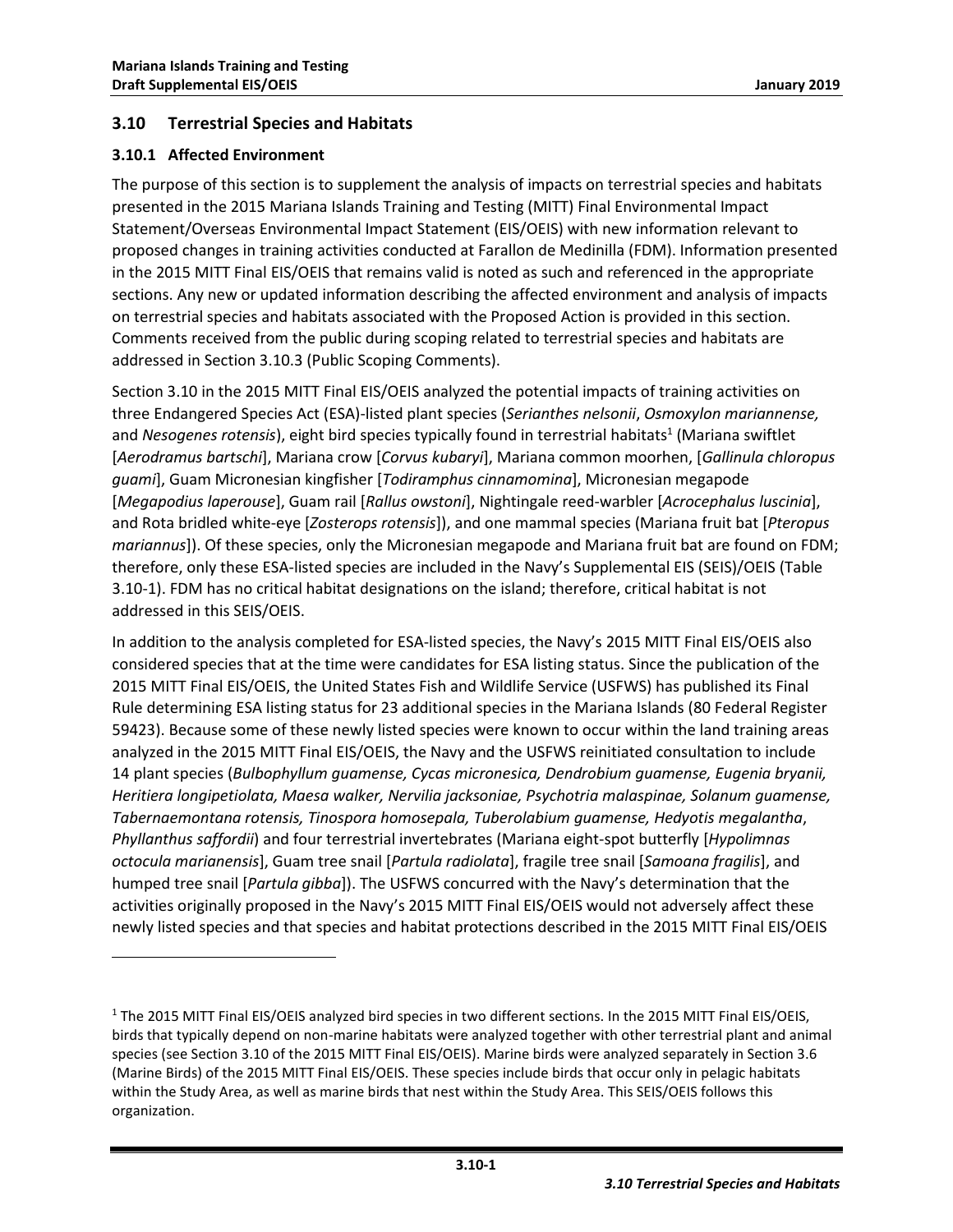would also protect newly listed species [\(U.S. Fish and Wildlife Service, 2016\)](#page-23-0). FDM is not included in the range for any of these species (80 Federal Register 59423) and, based on the structure and composition of the remnant forest on the island, it is extremely unlikely that there is habitat for any of these species on FDM. Therefore, none of these species are included in this SEIS/OEIS. Review of the 2015 MITT Final EIS/OEIS confirms the analysis for these species in that document is accurate and represents the best available science.

<span id="page-5-1"></span>

| <b>Species Name and Regulatory Status</b> | Presence in Study Area <sup>1</sup> |                                                          |                   |                                   |
|-------------------------------------------|-------------------------------------|----------------------------------------------------------|-------------------|-----------------------------------|
| <b>Common Name</b>                        | <b>Scientific Name</b>              | <b>Endangered</b><br><b>Species Act</b><br><b>Status</b> | <b>Open Ocean</b> | <b>Visitor/Breeding</b><br>on FDM |
| Micronesian megapode (Sasangat)           | Megapodius laperouse                | Endangered                                               | Yes               | Yes                               |
| Mariana fruit bat (Fanihi)                | Pteropus mariannus                  | Threatened                                               | Yes               | Yes, possible<br>breeding         |

|  |  |  |  |  | Table 3.10-1: Endangered Species Act Listed Species on Farallon de Medinilla |
|--|--|--|--|--|------------------------------------------------------------------------------|
|--|--|--|--|--|------------------------------------------------------------------------------|

<sup>1</sup>Study Area = Mariana Islands Training and Testing Study Area Note: FDM = Farallon de Medinilla

## <span id="page-5-0"></span>**3.10.1.1 Vegetation Communities on Farallon de Medinilla**

The United States (U.S.) military has used the island of FDM as a bombing range since 1971 [\(U.S.](#page-22-0)  [Department of the Navy, 1975\)](#page-22-0), and the agreement between the U.S. Government and the Commonwealth of the Northern Mariana Islands was formalized in a 50-year lease agreement [\(United](#page-23-1)  [States of America and Commonwealth of the Northern Mariana Islands, 1983\)](#page-23-1). FDM's vegetation appears to have undergone significant changes since the island was leased by the Department of Defense and the subsequent bombardment for military training. The most intensive bombardment to date of FDM occurred during the Vietnam era, when as much as 22 tons of ordnance per month were dropped on the island [\(Lusk et al., 2000\)](#page-22-1). Based on early 20th century descriptions of FDM vegetation and aerial photographs of the island prior to military bombardment activities, island tree height and canopy cover have been greatly reduced [\(Lusk et al., 2000;](#page-22-1) [Mueller-Dombois & Fosberg, 1998;](#page-22-2) [Mueller-](#page-22-3)[Dombois & Fosberg, 2013\)](#page-22-3).

The island's vegetation may be grouped into the following vegetation communities: coastal vegetation, cliff-line vegetation, upland shrubland and herbaceous vegetation, and bare ground exposed within impact zones. A brief botanical survey of the northern portion of the island carried out in 1996 identified 43 plant species, 32 of which were native [\(Mueller-Dombois & Fosberg, 1998;](#page-22-2) [Mueller-Dombois &](#page-22-3)  [Fosberg, 2013\)](#page-22-3). Periodic helicopter-based surveys have occurred since 1998 (monthly up to 2009, and quarterly thereafter through September 2016) for marine birds nesting on the island. Although the primary goal of these surveys is to count marine birds, observations of other species observed, condition of vegetation communities, and general structure are made during the surveys. Because of continued access constraints associated with the unexploded ordnance risk, no formal plant surveys have been completed on FDM since the publication of the 2015 MITT Final EIS/OEIS. Because of a lack of commercial helicopter transit services, surveys have not been conducted since 2016. The most recent surveys have not provided any indications that the vegetation communities have changed since the 2015 MITT Final EIS/OEIS.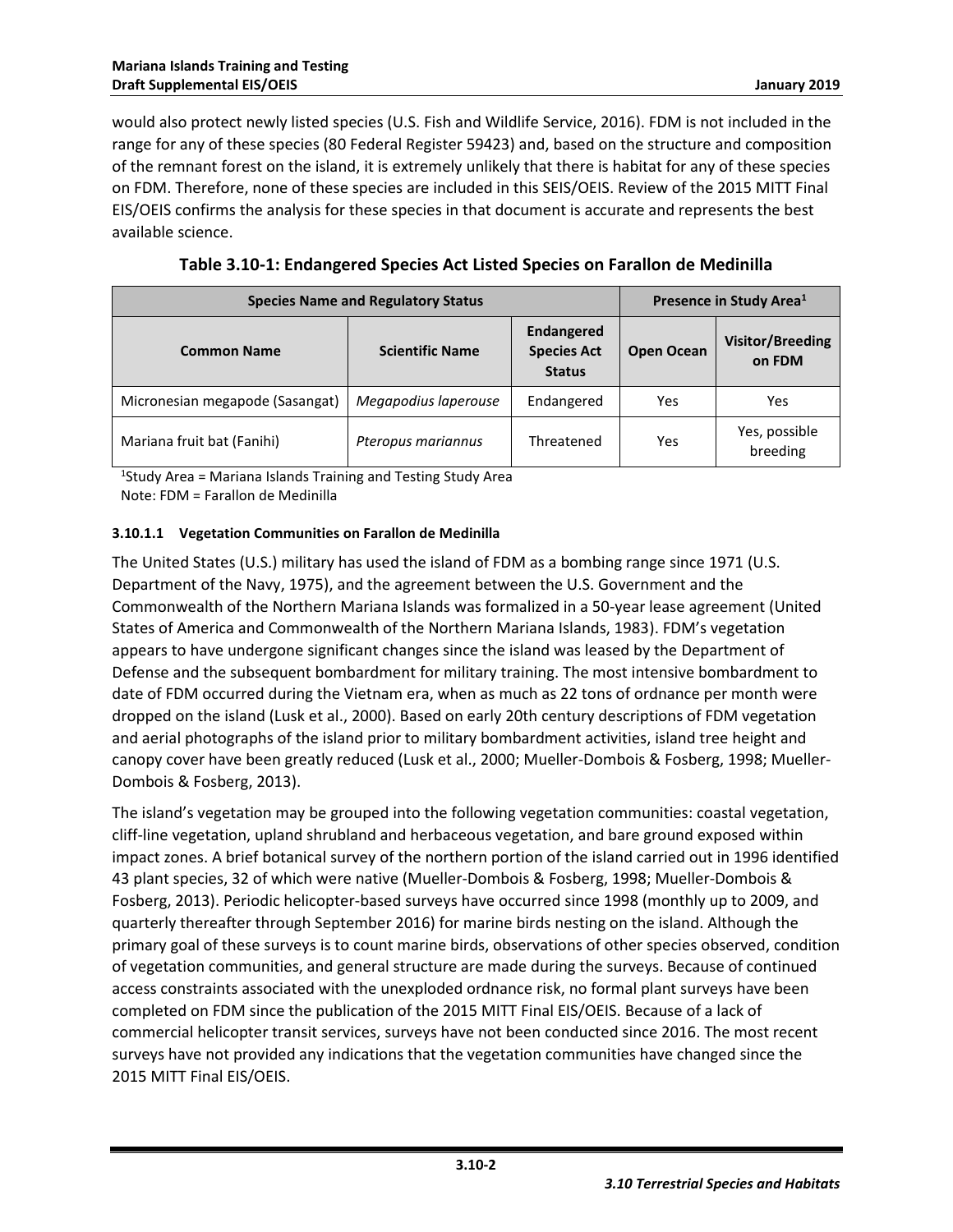### <span id="page-6-0"></span>**3.10.1.2 Wildlife Communities on Farallon de Medinilla**

### **3.10.1.2.1 Birds**

FDM is recognized by regional ornithologists as an important bird area for many species of marine birds and migrant shorebirds, and supports a limited number of terrestrial bird species [\(Lusk et al., 2000;](#page-22-1) [U.S.](#page-22-4)  [Department of the Navy, 2013a;](#page-22-4) [U.S. Fish and Wildlife Service, 1998\)](#page-22-5). Seabird and shorebird species are discussed in Section 3.6 (Marine Birds) of this SEIS/OEIS. No new information is available since the publication of the 2015 MITT Final EIS/OEIS regarding FDM's terrestrial avifauna; therefore, the description of the avian portion of FDM's wildlife community in the 2015 MITT Final EIS/OEIS remains valid. [\(Lusk et al., 2000;](#page-22-1) [U.S. Department of the Navy, 2013a,](#page-22-4) [2013b\)](#page-22-6).

### **3.10.1.2.2 Mammals**

Incidental observations of fruit bats during bird surveys described in the 2015 MITT Final EIS/OEIS, along with fishermen reports from the early 1970s, suggest a small number of fruit bats use FDM, possibly as a stopover location while transiting between islands. Fruit bats are discussed in more detail below. The only other mammalian species known to occur on the island are introduced small-sized rats, believed to be *Rattus exulans*. Commonly observed during past natural resource surveys [\(U.S. Department of the](#page-22-7)  [Navy, 2008a,](#page-22-7) [2013b\)](#page-22-6), it is believed that rats negatively impact breeding activities for seabirds, and upland terrestrial birds on the island. There is no new information available that would inform the impact analysis on FDM's mammals since the publication of the 2015 MITT Final EIS/OEIS; therefore, the description of the mammalian portion of FDM's wildlife community in the 2015 MITT Final EIS/OEIS remains valid.

### **3.10.1.2.3 Reptiles and Amphibians**

Only two species of reptiles are reported on FDM—the Pacific blue-tailed skink (*Emoia caeruleocauda*) and the oceanic snake-eyed skink (*Cryptoblepharus poecilopleurus*) (U.S. Department of the Navy 2008a). No observations of brown treesnakes have been reported on the island. No new information has become available since the publication of the 2015 MITT Final EIS/OEIS that expands upon the known list of reptiles on FDM; therefore, the description of FDM's reptiles and amphibians in the 2015 MITT Final EIS/OEIS remains valid.

### **3.10.1.2.4 Invertebrates**

Since the publication of the 2015 MITT Final EIS/OEIS, no new inventories for invertebrate species have been conducted on FDM. Prior to the 2015 MITT Final EIS/OEIS, no formal surveys for invertebrates were conducted; accounts of invertebrates have been provided as incidental observations during other natural resource survey efforts. For instance, coconut crabs, including one female with eggs, were observed on FDM in August 2008 [\(U.S. Department of the Navy, 2013b\)](#page-22-6).

## <span id="page-6-1"></span>**3.10.1.3 Endangered Species Act Listed Species**

## **3.10.1.3.1 Micronesian Megapode/Sasangat (***Megapodius laperouse laperouse***)**

The Micronesian megapode was first listed as endangered in 1970 (under the Endangered Species Conservation Act, 35 Federal Register 8491-8498). No critical habitat is designated for this species. Threats to this species include habitat loss from typhoons and volcanic activity, damage by feral herbivores, hunting and illegal egg collection, increased tourism, and predation by introduced predators [\(U.S. Fish and Wildlife Service, 1998\)](#page-22-5). Small remnant populations are known to exist on the southern Mariana Islands of Aguiguan, Saipan, and FDM; larger populations are reported on uninhabited northern islands of Anatahan, Guguan, Sarigan, Alamagan, Pagan, Asuncion, Maug, and possibly Agrihan [\(Amidon](#page-22-8)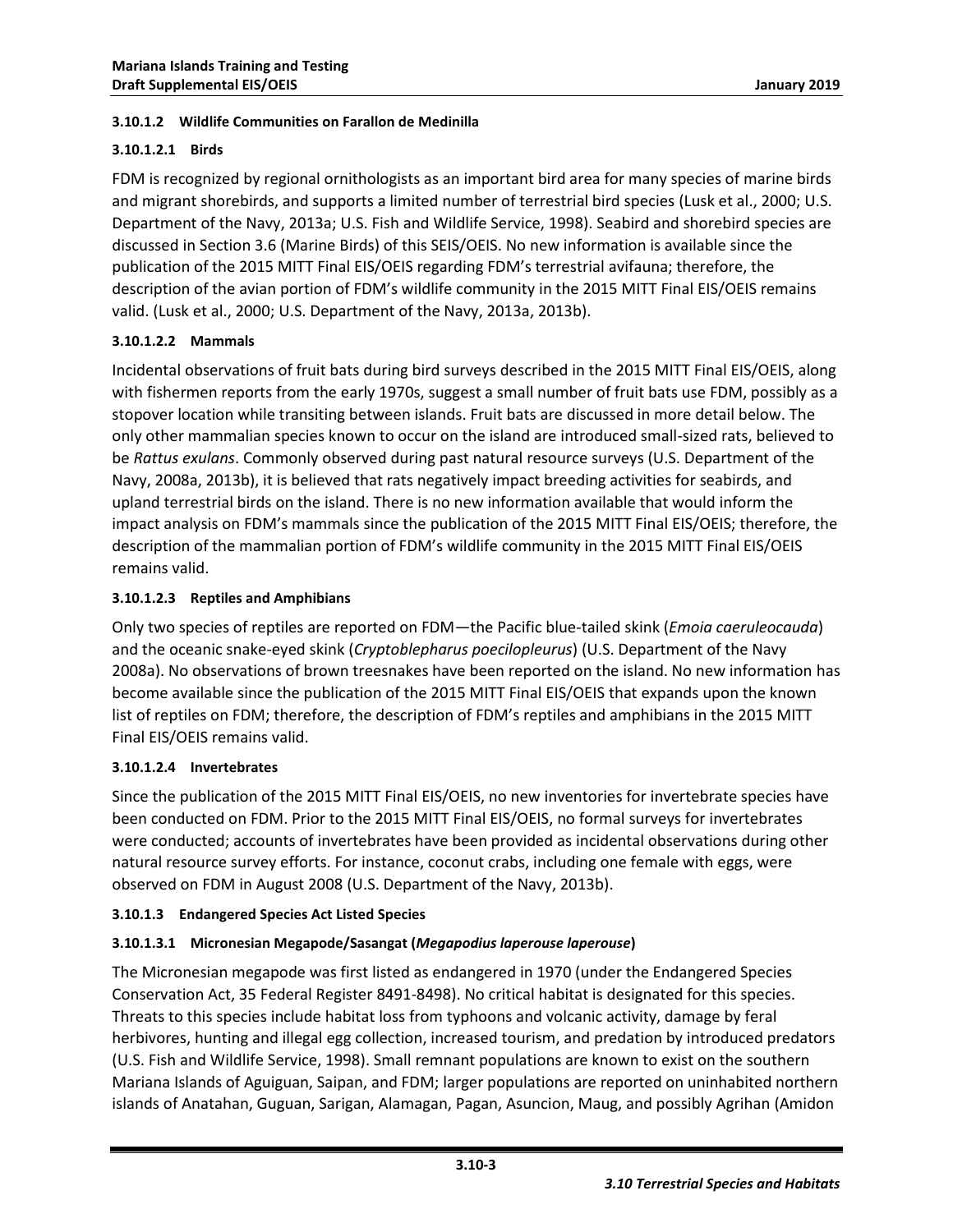[et al., 2011;](#page-22-8) [U.S. Department of the Navy, 2013a\)](#page-22-4). Recent surveys and modeling suggests that islands with low human presence and without ungulates have the highest densities of megapodes (i.e., Maug, Asuncion, Guguan, and Sarigan) [\(Amidon et al., 2011\)](#page-22-8).

Surveys on FDM in 1996 documented the presence of the Micronesian megapode [\(Lusk et al., 2000;](#page-22-1) [U.S.](#page-22-5)  [Fish and Wildlife Service, 1998\)](#page-22-5). From this survey, a population of 10 Micronesian megapodes was estimated on FDM [\(Kessler & Amidon, 2009;](#page-22-9) [Lusk et al., 2000;](#page-22-1) [U.S. Fish and Wildlife Service, 1998\)](#page-22-5). However, due to an approaching typhoon, biologists were only on the island for about 5.5 hours, so this estimate was based on limited data. FDM was surveyed more thoroughly in December 2007 by Navy biologists, who estimated 21 adult pairs [\(U.S. Department of the Navy, 2008b,](#page-22-10) [2008c\)](#page-22-11). The most recent survey for megapodes on FDM was completed in 2013, when Navy biologists detected 11 megapodes while surveying a limited transect in the north part of the island (Impact Areas 1 and 2) (U.S. [Department of the Navy, 2013b\)](#page-22-6).

Poaching has been identified as a potential threat to megapodes in the northern Mariana Islands [\(Reichel, 1991;](#page-22-12) [U.S. Fish and Wildlife Service, 1998\)](#page-22-5). Mitigation measures specified in previous consultations coupled with the restricted access preventing poaching activities may have benefited megapodes on FDM. The mitigation measures included maintaining a no-fire zone on the northern portion of the island and the use of inert ordnance in an area south of the no-fire zone (explosive ordnance is deployed south of this area). These measures were included as non-discretionary terms and conditions in the USFWS's biological opinion for activities consulted on in 2015.

Since the publication of the 2015 MITT Final EIS/OEIS, there is no new information available to further expand the life history and status of the Micronesian megapodes on FDM. Therefore, the information in the 2015 MITT Final EIS/OEIS is valid for analyzing potential impacts on the Micronesian megapode.

### **3.10.1.3.2 Mariana Fruit Bat/Fanihi (***Pteropus mariannus mariannus***)**

The Guam population of the Mariana fruit bat (Mariana flying fox) was federally listed as endangered in 1984 [\(U.S. Fish and Wildlife Service, 2009\)](#page-23-2). However, in 2005, the Mariana fruit bat was listed as threatened throughout the Mariana archipelago and downlisted to threatened on Guam. The recovery plan for the Mariana fruit bat was first finalized in 1990; however, a draft revised recovery plan for the Mariana fruit bat was released in March 2010. Critical habitat is designated on Guam and Rota, but there is no critical habitat designated on FDM.

Since the publication of the 2015 MITT Final EIS/OEIS, no new information on the Mariana fruit bat life history or status on FDM is available. Therefore, the information in the 2015 MITT Final EIS/OEIS is valid for analyzing potential impacts on the Mariana fruit bat.

## <span id="page-7-0"></span>**3.10.1.4 Major Terrestrial Species Taxonomic Group Descriptions**

There have been no updates to the status and life history descriptions for the major taxonomic groups that occur within Mariana Island terrestrial environments since the publication of the 2015 MITT Final EIS/OEIS.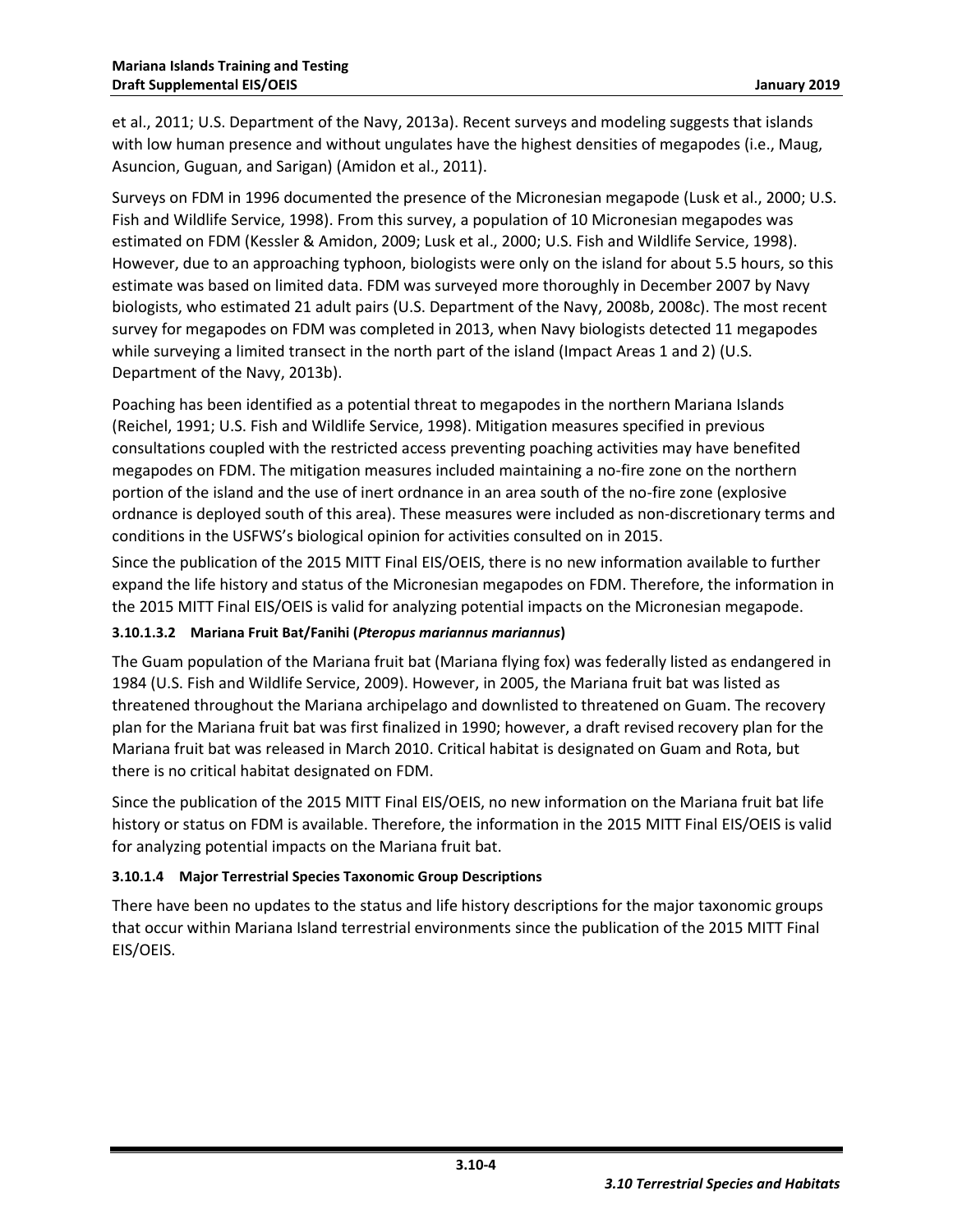### <span id="page-8-0"></span>**3.10.2 Environmental Consequences**

The 2015 MITT Final EIS/OEIS analyzed training and testing activities currently occurring in the MITT Study Area and considered all potential stressors related to terrestrial biological resources. Stressors applicable to terrestrial biological resources on FDM are the same stressors analyzed in the 2015 MITT Final EIS/OEIS. For this supplemental analysis, explosives, which were analyzed under acoustic stressors in 2015, are now analyzed as a separate stressor.

In addition, the 2015 MITT Final EIS/OEIS assessed potential impacts on training locations on Guam, Rota, Tinian, Saipan, and FDM, whereas this SEIS/OEIS only updates the analysis on FDM.

The following stressors are analyzed for terrestrial biological resources; the analyses include stressor description updates from the 2015 MITT Final EIS/OEIS:

- Acoustic (weapons noise)
- Explosives (explosions on land at FDM)
- Physical Disturbance and Strike (aircraft and aerial targets, military expended materials, ground disturbance, and wildfires)
- Secondary stressors (impacts on habitat, impacts on prey availability, introduction of potential invasive species)

This section evaluates how and to what degree potential impacts on terrestrial biological resources from stressors described in Section 3.0 (General Approach to Analysis) may have changed since the analysis presented in the 2015 MITT Final EIS/OEIS was published. Table 2.5-1 in Chapter 2 (Description of Proposed Action and Alternatives) lists the proposed training activities that would occur on FDM and includes the number of times each activity would be conducted annually under each alternative. The tables also present the same information for activities described in the 2015 MITT Final EIS/OEIS so that the proposed levels of training and testing under this SEIS/OEIS can be easily compared.

The analysis presented in this section also considers measures that the Navy would implement to avoid or reduce potential impacts on terrestrial biological resources on FDM from stressors associated with the proposed training activities. As with the 2015 MITT Final EIS/OEIS, no testing activities would occur on FDM.

### <span id="page-8-1"></span>**3.10.2.1 Acoustic Stressors**

The potential impacts of explosives noise and weapons firing noise on FDM's wildlife are discussed in Section 3.10.3.1.1 (Impacts from Explosives and Weapons Firing Noise) in the 2015 MITT Final EIS/OEIS. Impacts from aircraft noise are discussed in Section 3.10.3.1.2 (Impacts from Aircraft Noise) in the 2015 MITT Final EIS/OEIS. These sections discuss the different types of sounds, frequency ranges, and intensity generated from munitions use on FDM. Noise can result from direct munitions impacts (one object striking another), blasts (explosions that result in shock waves), bow shock waves (pressure waves from projectiles flying through the air), and substrate vibrations (combinations of explosion, recoil, or vehicle motion with the ground). Noise may be continuous, lasting for a long time without interruption, or impulsive, lasting for only a short duration. Continuous impulses (e.g., helicopter rotor noise, bursts from rapid-fire weapons) represent an intermediate type of sound and, when repeated rapidly, may resemble continuous noise. These types of sounds are distinguished here as they differ in their effects. Continuous and impulsive sounds can result in hearing damage, while shorter duration, less frequent, or lower sound levels typically elicit physiological or behavioral responses. Some birds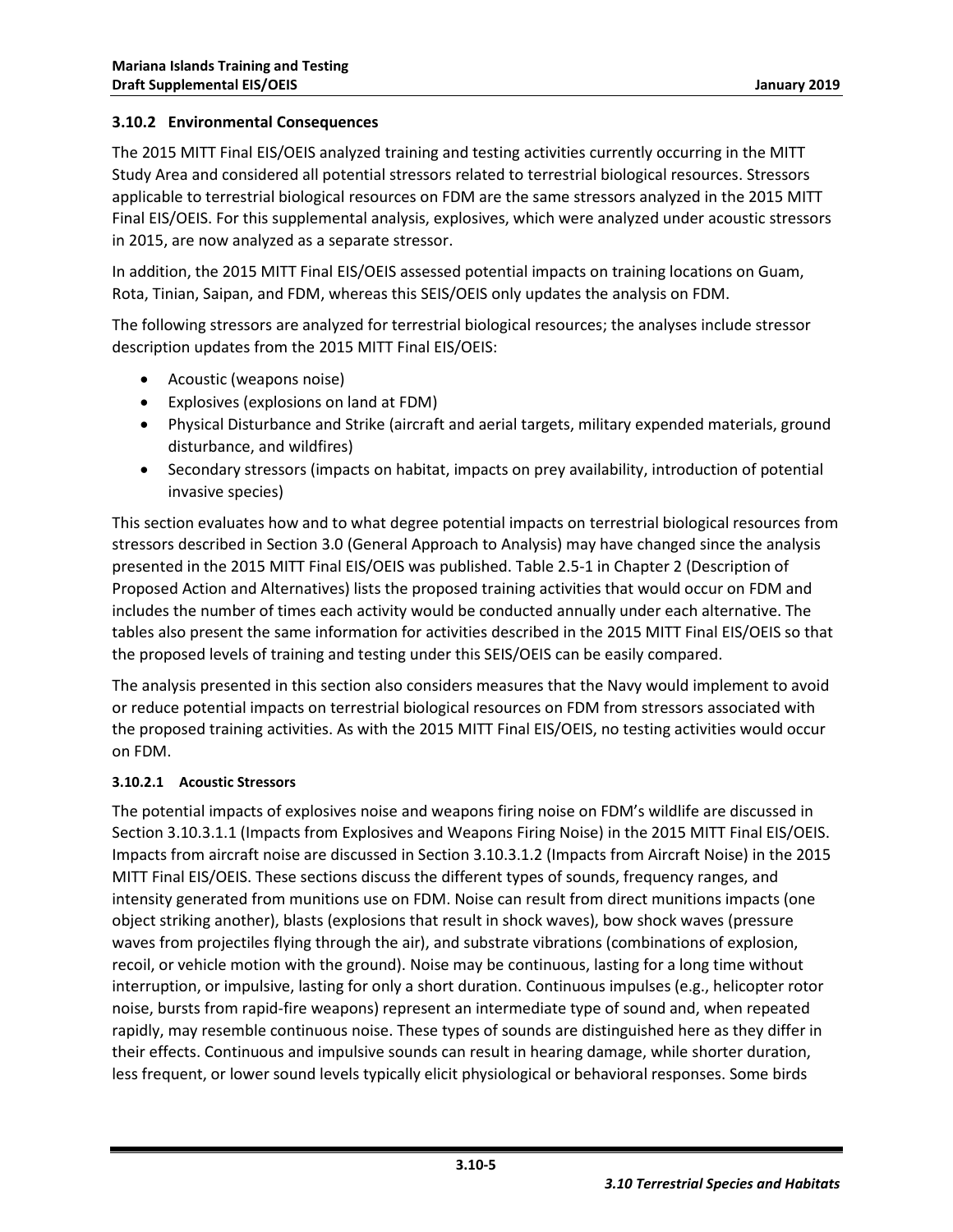may be killed or injured during these activities, or expend energy stores needed for migration to avoid or reduce perturbations generated by explosions.

FDM has three impact areas, a special use area on the northern portion of the island, and a special use area on the land bridge. Targeting of areas inside of the special use areas and other areas outside of impact areas are prohibited. In other words, all areas outside of the impact areas are considered "no-fire areas." Any ordnance that inadvertently lands outside of impact areas, including special use areas and in water, must be reported to MIRC Operations, in accordance with Commander, U.S. Naval Forces Marianas Instruction 3500.4A [\(U.S. Department of the Navy, 2011\)](#page-22-13). The impact areas and special use areas are shown on Figure 3.10-1 and described below:

- **Northern Special Use Area**. Reserved for direct action (tactical air control party) type exercises and personnel recovery. This area is about 41 acres (ac.) (17 hectares [ha]) and includes a landing zone. Weapons may be fired from the special use area into impact areas, such as small-caliber rounds, grenades, and mortars.
- **Impact Area 1**. This area contains high-fidelity target structures and is comprised of vehicle shells and cargo containers. This area is authorized for inert ordnance only, and operators are required to report any live ordnance inadvertently dropped into Impact Area 1 to MIRC Operations. Impact Area 1 contains 10 targets of varying shapes and sizes, including 4 vehicles and 6 targets comprised of shipping containers.
- **Impact Area 2**. Impact Area 2 may be used for both live and inert ordnance. Strafing is permitted in this area. Impact Area 2 is about 22 ac. (9 ha).
- **Land Bridge**. The land bridge is designated as a "no target zone." Operators are required to report ordnance observed impacting the land bridge.
- **Impact Area 3**. This area is south of the land bridge and authorized for inert ordnance, although live ordnance may be used only with prior approval from Joint Region Marianas. Strafing is permitted in this area. Impact Area 3 is about 11 ac. (4.5 ha).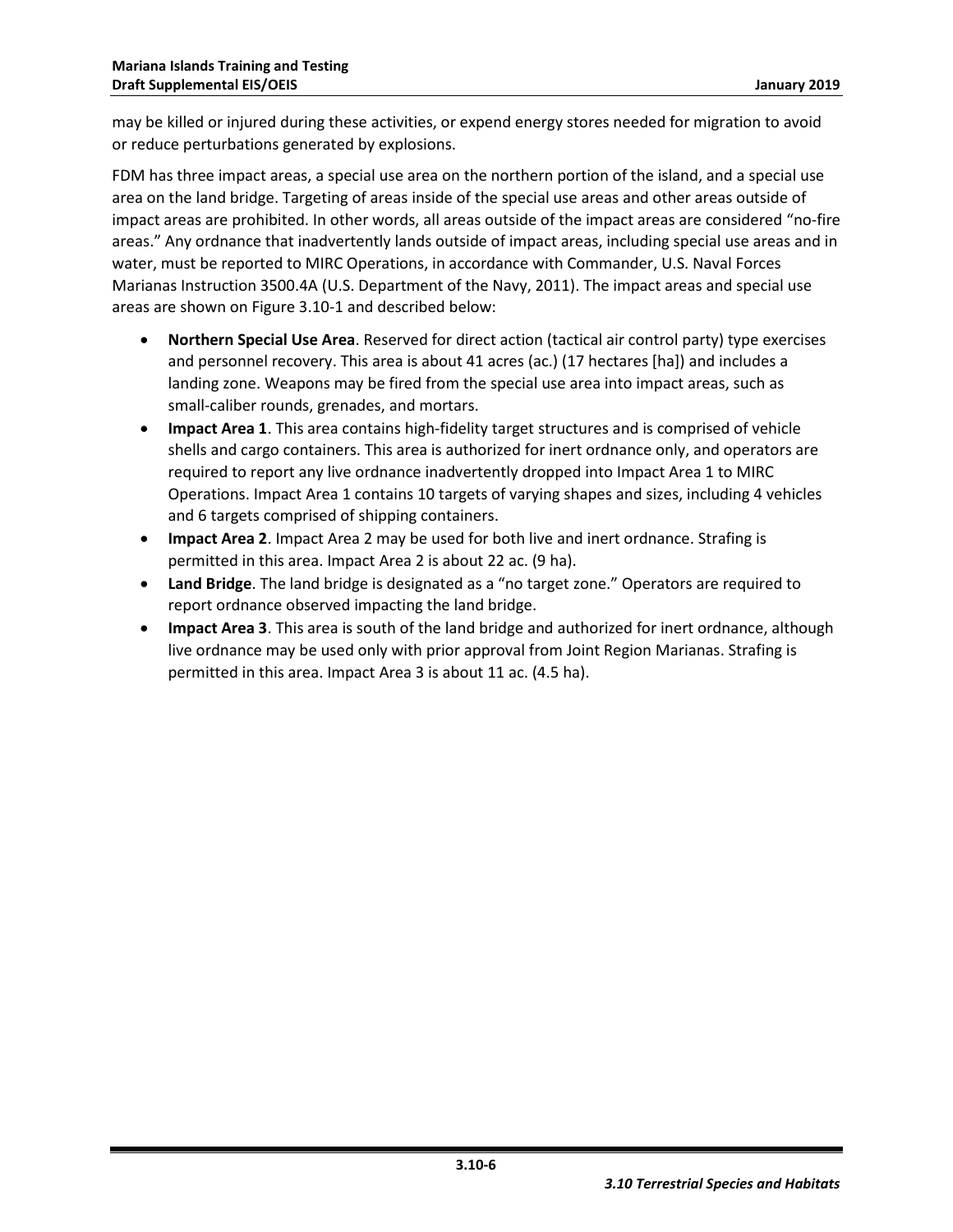

Note: Target locations in Impact Area 1 may change depending on target maintenance and training requirements.

## <span id="page-10-0"></span>**Figure 3.10-1: Farallon de Medinilla Impact Zones and Micronesian Megapode Occurrences**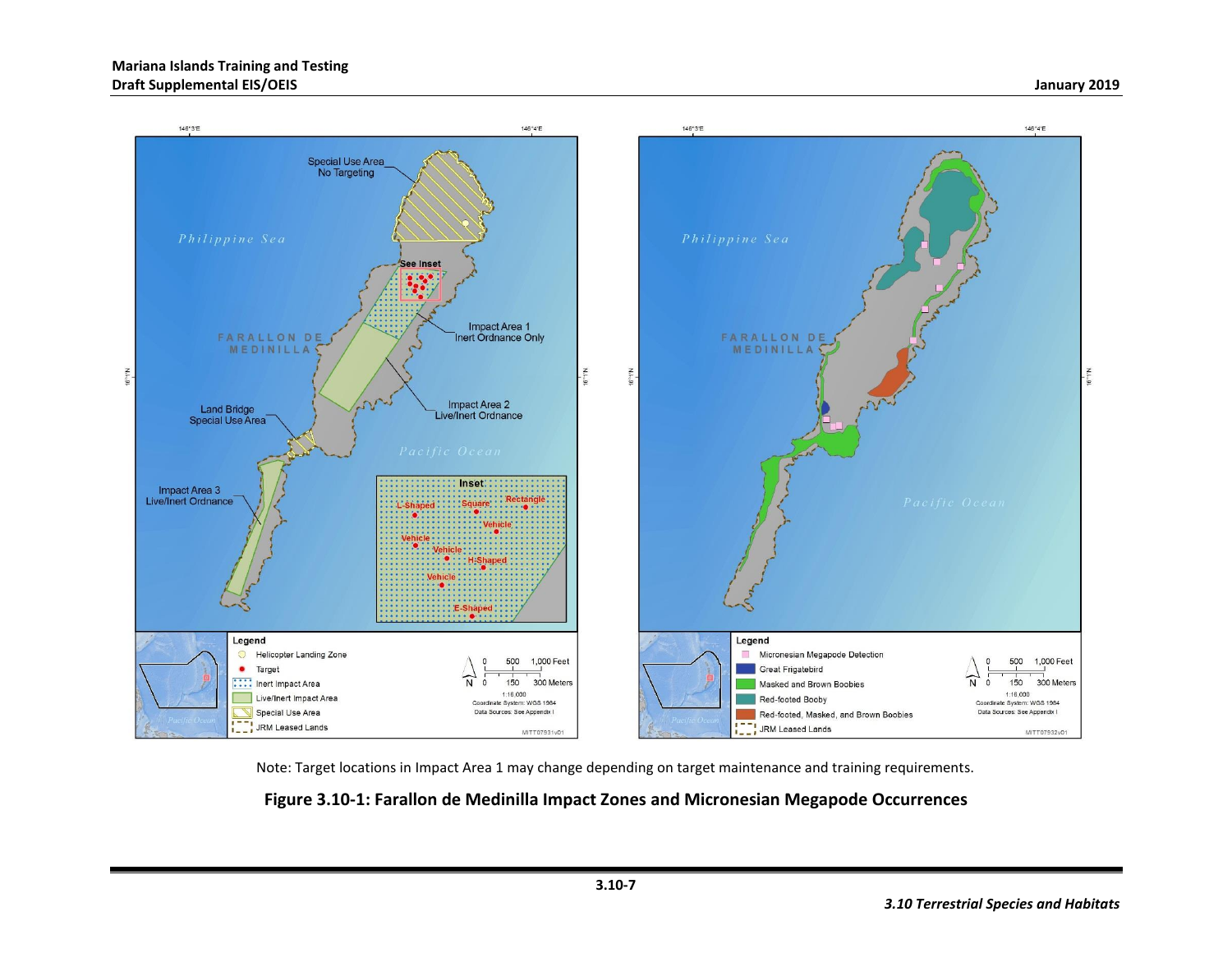#### **3.10.2.1.1 Impacts from Acoustic Stressors Under Alternative 1**

Under Alternative 1, there would be an overall increase in the number of training events and munitions used on the island, which would increase the number of exposures to explosives noise, weapons firing noise, and aircraft overflights to deliver munitions to the impact zones on FDM. The types of explosive munitions used on FDM include explosive bombs (less than or equal to 2,000 pounds [lb.]), missiles, rockets, explosive grenades and mortars, medium-caliber projectiles, and large-caliber projectiles. The calculations for the increases in the number of events proposed on FDM are shown on Table 3.6-1. Table 3.6-2 shows the calculations for the proposed increases in the number of explosive and nonexplosive munitions expended on FDM. These increases in events and munitions would result in an increase in net explosive weight (NEW) of explosives over the course of a training year. The calculations for NEW expended on FDM resulting from proposed training activities are shown in Table 3.6-3. The NEW for each ordnance type may vary within each class. Based on these NEW ranges within each explosives bin, the Navy calculated the range of total munitions' NEW under each alternative proposed in this SEIS/OEIS by multiplying the number of munitions used by the low and high NEW ranges for each ordnance type. Based on these calculations, the following assumptions are presented as additional analysis for this SEIS/OEIS:

- In terms of the number of events, there would be an increase of less than 2 percent over what was analyzed previously in the 2015 MITT Final EIS/OEIS. No new activity types are proposed in this SEIS/OEIS from what were previously analyzed in the 2015 MITT Final EIS/OEIS. Some activity types, however, would increase in the number of events per year and/or the number of ordnance items expended. Other activities would not change compared to what was analyzed previously in the 2015 MITT Final EIS/OEIS, and therefore would not contribute to an increase in NEW or the number of munitions expended on FDM. For example, Bombing Exercise (Air-to-Ground) is the most impactful in terms of explosive power released on FDM and would not increase compared to what was analyzed in the 2015 MITT Final EIS/OEIS. Table 3.6-1 shows the number of events that would occur under each alternative compared to what was analyzed in the 2015 MITT Final EIS/OEIS.
- In terms of munitions item numbers, there would be an increase of approximately 9 percent over what was analyzed previously in the 2015 MITT Final EIS/OEIS in the total number of munitions used on FDM. Most of these increases are associated with small-caliber rounds, which do not contribute to increases in NEW. Table 3.6-2 shows the number of munitions proposed under each alternative compared to what was analyzed in the 2015 MITT Final EIS/OEIS.
- In terms of NEW, explosives used on FDM would increase by less than 1 percent compared to what was analyzed in the 2015 MITT Final EIS/OEIS (see calculations in Table 3.6-3).

Sources of noise from weapons firing that may be heard by wildlife on FDM (including the ESA-listed Micronesian megapode and Mariana fruit bat, bird species protected under the MBTA, and other native terrestrial wildlife assessed in the 2015 MITT Final EIS/OEIS) include close-in weapons firing from vessels, helicopters, close-combat surface firing from fixed-wing aircraft, and surface firing, with the largest increase in munitions use resulting from small arms, medium-caliber explosives, and mortar and grenade use during Direct Action training activities. As shown in Table 3.6-1, the number of training events (that involve weapon firing on or proximate to FDM) would stay the same compared to what was previously analyzed in the 2015 MITT Final EIS/OEIS; however, the number of munitions used would increase during each training event (see Table 3.6-2). These training events would occur within the Northern Special Use Area and fire into the impact areas towards the south; therefore, more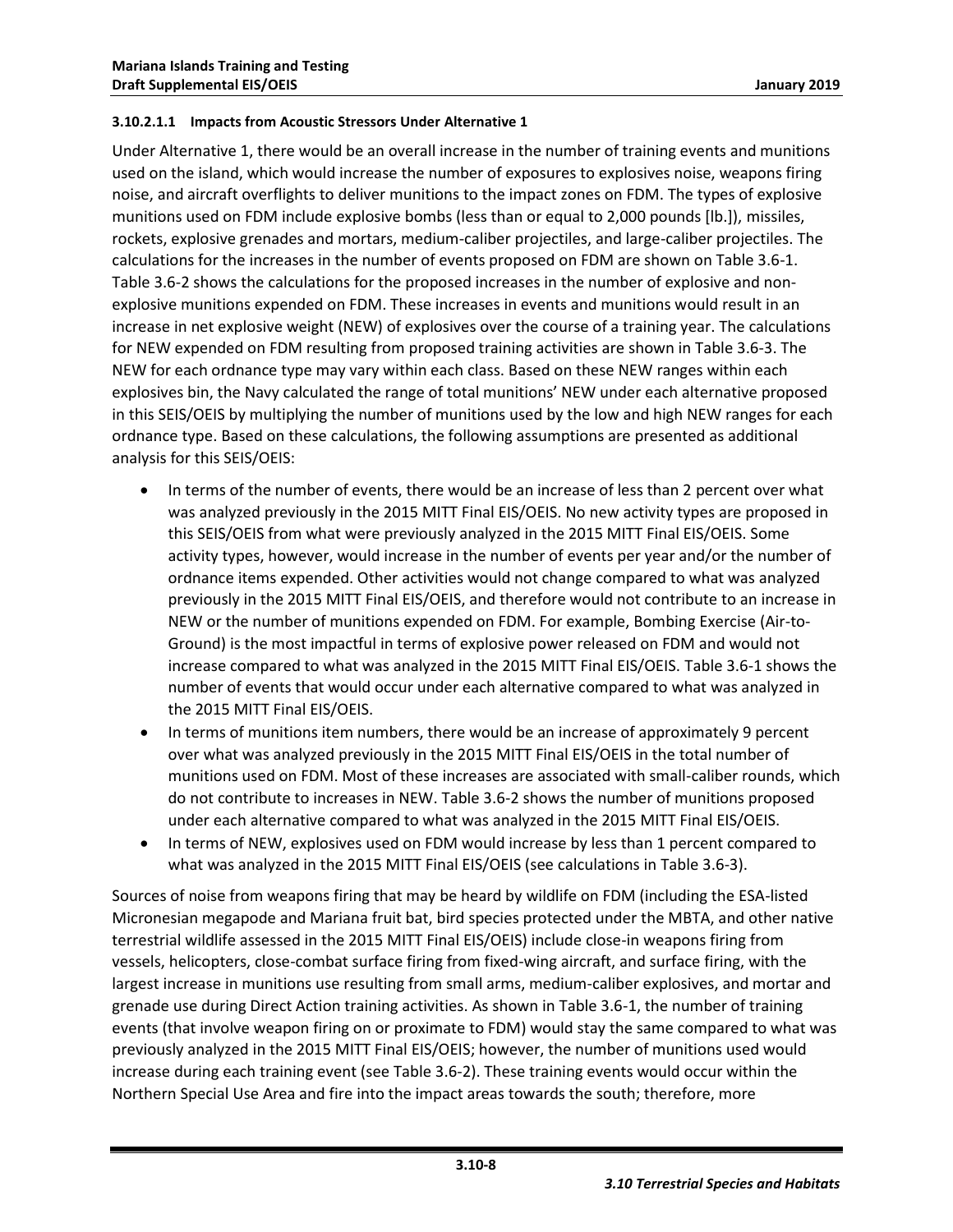megapodes and bats (along with other wildlife species) would be exposed to more weapons firing noise under Alternative 1 because of the increased number of small-caliber rounds, medium-caliber explosives, and grenades and mortars fired into impact areas from the Northern Special Use Area. The weapons-firing noise would likely be masked somewhat by natural sounds on FDM, such as waves and winds. The impulsive sound caused by weapon firings would have limited potential to mask any important biological sound simply because the duration of the impulse is brief, even when multiple shots are fired in series.

Although more ordnance may be used on FDM under Alternative 1 compared to what was analyzed previously in the 2015 MITT Final EIS/OEIS, all of the ordnance would be targeted at impact zones, with the same mitigation measures in place (discussed above in Section 3.10.2.1, Acoustic Stressors and Chapter 5, Mitigation), and there would be no changes in how activities are performed compared to the previous analysis in 2015. For FDM's terrestrial biological resources, including ESA-listed species (the Micronesian megapode and Mariana fruit bat), bird species protected under the MBTA, and other native terrestrial plants and wildlife assessed in the 2015 MITT Final EIS/OEIS, the relatively small increase in annual NEW, numbers of ordnance expended, and the number of activities on FDM would not result in an appreciable change in the impact conclusions presented in the 2015 MITT Final EIS/OEIS for the following two reasons: (1) the increase in the amount of NEW (less than 1 percent increase), number of items expended (less than 10 percent increase), and the number of activities (less than 2 percent increase) would be minor when comparing Alternative 1 to NEW amounts analyzed in the 2015 MITT Final EIS/OEIS); and (2) the Navy would continue to implement the same avoidance and minimization measures in place as with the 2015 MITT Final EIS/OEIS (see Section 5.5, Terrestrial Mitigation Measures to be Implemented, and Table 5.5-1).

The USFWS's 2015 Biological Opinion provided the Navy with an incidental take statement for the Mariana fruit bat and the Micronesian megapode (U.S. Fish and Wildlife Service, 2015). The Mariana fruit bat would not likely occur in impact zones and, if present on FDM, would likely be confined to the remnant tree cover at the northern end of the island. In the USFWS's 2015 Biological Opinion, one Mariana fruit bat was estimated to be killed over the course of five years as a result of bombing, gunnery, and missile exercises proposed in the 2015 MITT Final EIS/OEIS. The likelihood of increased exposure is negligible because of the small increases in the number of events, munitions, and NEW expended on FDM compared to what was analyzed in the 2015 MITT Final EIS/OEIS and 2015 USFWS Biological Opinion. In addition, the same avoidance and minimization measures in place included in the 2015 MITT Final EIS/OEIS and 2015 USFWS Biological Opinion would continue under Alternative 1 (see Section 5.5, Terrestrial Mitigation Measures to be Implemented, and Table 5.5-1).

In the USFWS's 2015 Biological Opinion, four Micronesian megapodes per year were estimated to be killed as a result of bombing, gunnery, and missile exercises proposed in the 2015 MITT Final EIS/OEIS. Based on the habitat conditions that persist within the impact zones, it is unlikely that additional megapodes would be exposed to additional ordnance use when used in the same locations previously analyzed. In summary, as the neither the Mariana fruit bat nor the Micronesian megapode will face increased exposure from the proposed additional ordnance to be expended, the incidental take statement provided to the Navy in 2015 as part of the USFWS's Biological Opinion is sufficient to cover potential impacts on ESA-listed species from activities proposed under Alternative 1 of this SEIS/OEIS.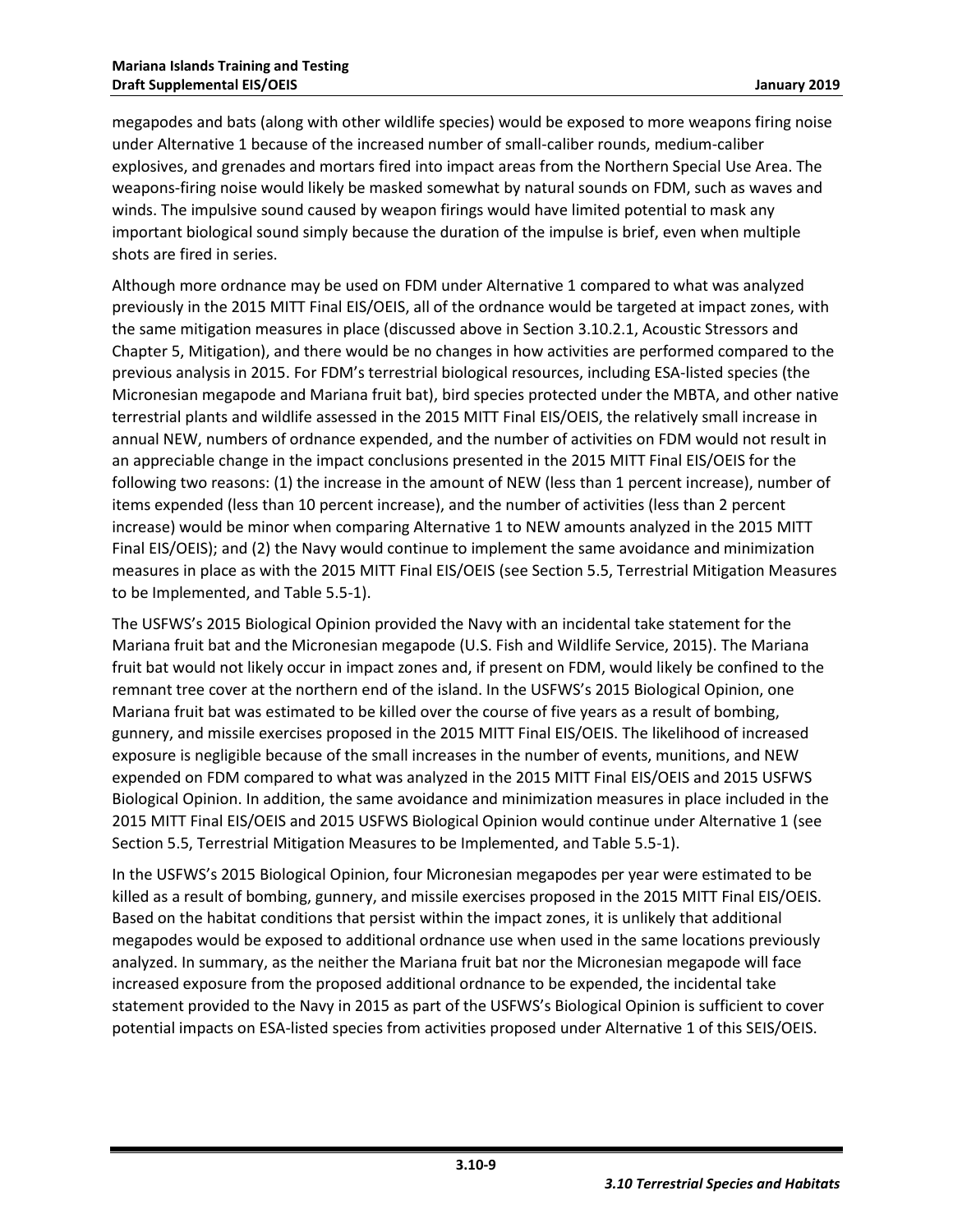*Pursuant to the ESA, acoustic stressors during training activities on FDM, as described under Alternative 1, may affect the Micronesian megapode and the Mariana fruit bat. This determination is consistent with the previous consultation between the Navy and USFWS for activities described in the 2015 MITT Final EIS/OEIS. Because of the small increases in the amount of NEW used on FDM, the number of ordnance items expended, and the number of events that would occur on FDM under Alternative 1 compared to what was analyzed in the 2015 MITT Final EIS/OEIS, the activities proposed under Alternative 1 do not constitute a modification of the original proposed activities that causes new or additional effects on ESA-listed species on FDM; therefore, reinitiation of Section 7 consultation between the USFWS and Navy is not necessary.*

*Under the MBTA regulations applicable to military readiness activities (50 Code of Federal Regulations [CFR] Part 21), acoustic stressors on land during training activities under Alternative 1 would not result in significant adverse effects on terrestrial bird populations.*

#### **3.10.2.1.2 Impacts from Acoustic Stressors Under Alternative 2**

Under Alternative 2, the number of proposed training activities using explosive munitions would be the similar as compared to Alternative 1, with an increase in the number of Direct Action events under Alternative 2 (compared to Alternative 1, see Table 3.6-1). The number of training events for this activity type would stay the same compared to what was previously analyzed in the 2015 MITT Final EIS/OEIS and under Alternative 1; however, the number of munitions used would increase during each training event under Alterative 2 (see Table 3.6-2). As with Alternative 1, these training events would occur within the Northern Special Use Area and fire into the impact areas towards the south; therefore, more megapodes and bats (along with other wildlife species) would be exposed to more weapons firing noise under Alternative 2 because of the increased number of small-caliber rounds, medium-caliber explosives, and grenades and mortars fired into impact areas from the Northern Special Use Area. The weapons-firing noise would likely be masked somewhat by natural sounds on FDM, such as waves and winds. The impulsive sound caused by weapon firings would have limited potential to mask any important biological sound simply because the duration of the impulse is brief, even when multiple shots are fired in series. In addition, the same avoidance and minimization measures in place included in the 2015 MITT Final EIS/OEIS would continue under Alternative 2 (see Section 5.5, Terrestrial Mitigation Measures to be Implemented, and Table 5.5-1).

Therefore, the same conclusions for Alternative 1 for terrestrial biological resources, including the Micronesian megapode, Mariana fruit bat, and MBTA-protected terrestrial bird species, are applicable to Alternative 2.

*Pursuant to the ESA, acoustic stressors during training activities on FDM, as described under Alternative 2, may affect the Micronesian megapode and the Mariana fruit bat. This determination is consistent with the previous consultation between the Navy and USFWS for activities described in the 2015 MITT Final EIS/OEIS. Because of the small increases in the amount of NEW used on FDM, the number of ordnance items expended, and the number of events that would occur on FDM under Alternative 2 compared to what was analyzed in the 2015 MITT Final EIS/OEIS, the activities proposed under Alternative 2 do not constitute a modification of the original proposed activities that causes new or additional effects on ESA-listed species on FDM; therefore, reinitiation of Section 7 consultation between the USFWS and Navy is not necessary.*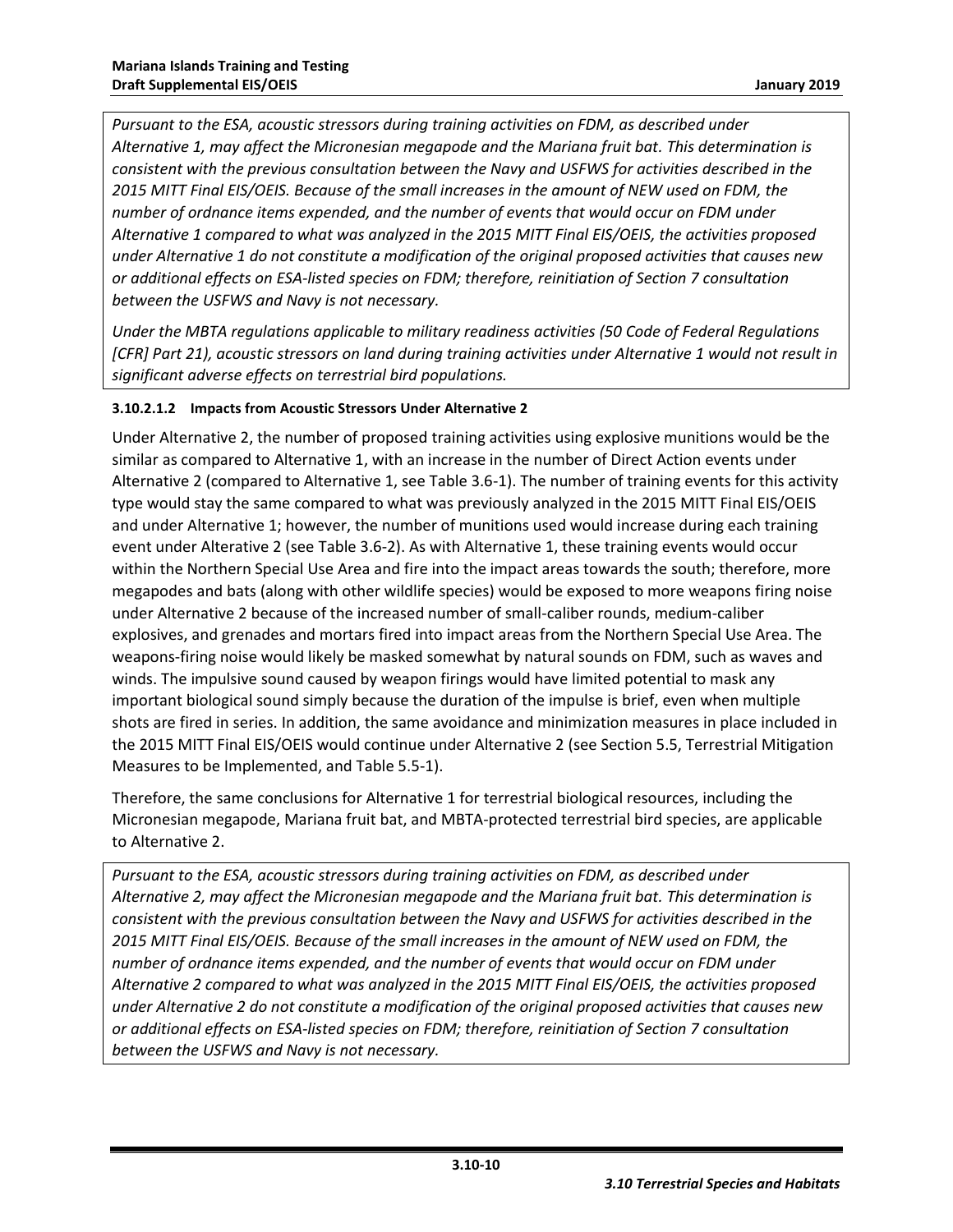*Under the MBTA regulations applicable to military readiness activities (50 CFR Part 21), acoustic stressors on land during training activities under Alternative 2 would not result in significant adverse effects on terrestrial bird populations.*

#### **3.10.2.1.3 Impacts from Acoustic Stressors Under the No Action Alternative**

Under the No Action Alternative, proposed training and testing activities would not occur. Other military activities not associated with this Proposed Action would continue to occur. For FDM, the lease agreement between the U.S. government and the Commonwealth of the Northern Mariana Islands would remain in place, and the island would continue to be maintained as a Navy range, although strike warfare would no longer continue on the island.

Acoustic stressors associated with Navy training activities would no longer be introduced to the island, which would minimize adverse noise impacts on FDM, such as disturbance of nesting and roosting birds and bats, sound pressure waves that may induce injury to wildlife, and adverse impacts associated with military noise on wildlife species at various life stages.

#### <span id="page-14-0"></span>**3.10.2.2 Explosives Stressors**

The training activities that have the greatest impact on vegetation and wildlife communities within the impact areas on FDM are those that result in percussive force from the use of explosive munitions. The potential impacts of activities with these types of disturbances are discussed in Section 3.10.3.1.1 (Impacts from Explosives and Weapons Firing Noise) of the 2015 MITT Final EIS/OEIS.

#### **3.10.2.2.1 Impacts from Explosive Stressors Under Alternative 1**

As stated above in Section 3.10.2.1.1 (Impacts from Acoustic Stressors Under Alternative 1), there would be a small increase in the number of explosions on FDM, which would increase the number of exposures to percussive force. The types of explosive munitions used on FDM include explosive bombs (less than or equal to 2,000 lb.), missiles, rockets, explosive grenades and mortars, medium-caliber projectiles, and large-caliber projectiles. The number of explosive bombs (less than or equal to 2,000 lb.) would not change compared to what was analyzed in the 2015 MITT Final EIS/OEIS, while the increases in NEW would be from the increased number of smaller NEW munitions (see Table 3.6-2). The total change in explosives use on FDM, in terms of NEW, would increase by less than 1 percent under Alternative 1 compared to what was analyzed in the 2015 MITT Final EIS/OEIS. Although more ordnance would be used on FDM under Alternative 1, all of the ordnance would target impact zones, with the same avoidance and minimization measures in place (see Section 5.5, Terrestrial Mitigation Measures to be Implemented, and Table 5.5-1).

As discussed in Section 3.10.2.1.1 (Impacts from Acoustic Stressors Under Alternative 1), the USFWS's 2015 Biological Opinion provided the Navy with an incidental take statement for the Mariana fruit bat and the Micronesian megapode (U.S. Fish and Wildlife Service, 2015). The Mariana fruit bat would not likely occur in impact zones and, if present on FDM, would likely be confined to the remnant tree cover at the northern end of the island. In the USFWS's 2015 Biological Opinion, one Mariana fruit bat was estimated to be killed over the course of five years as a result of bombing, gunnery, and missile exercises proposed in the 2015 MITT Final EIS/OEIS. The likelihood of increased exposure is negligible because of the small increases in the number of events, munitions, and NEW expended on FDM compared to what was analyzed in the 2015 MITT Final EIS/OEIS and 2015 USFWS Biological Opinion. In addition, the same avoidance and minimization measures in place included in the 2015 MITT Final EIS/OEIS and 2015 USFWS Biological Opinion would continue under Alternative 1 (see Section 5.5,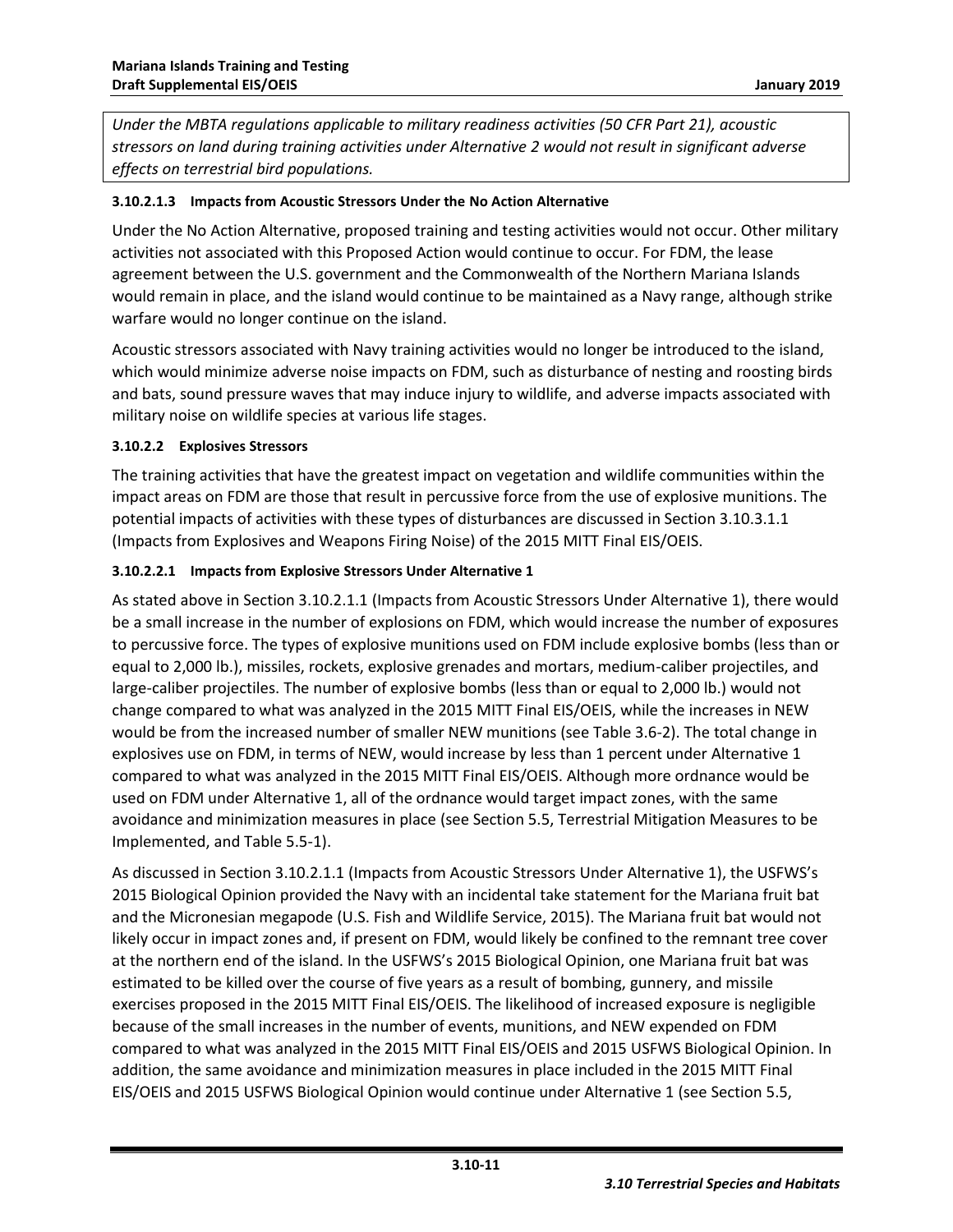Terrestrial Mitigation Measures to be Implemented, and Table 5.5-1). In the USFWS's 2015 Biological Opinion, four Micronesian megapodes per year were estimated to be killed as a result of bombing, gunnery, and missile exercises proposed in the 2015 MITT Final EIS/OEIS. Based on the habitat conditions that persist within the impact zones, it is unlikely that additional megapodes would be exposed to additional ordnance use when used in the same locations previously analyzed. In summary, as neither the Mariana fruit bat, nor the Micronesian megapode would face increased exposure from the proposed use of explosive ordnance, the incidental take statement provided to the Navy in 2015 as part of the USFWS's Biological Opinion is sufficient to cover potential impacts on ESA-listed species from activities proposed under Alternative 1 of this SEIS/OEIS.

*Pursuant to the ESA, explosives stressors during training activities on FDM, as described under Alternative 1, may affect the Micronesian megapode and the Mariana fruit bat. This determination is consistent with the previous consultation between the Navy and USFWS for activities described in the 2015 MITT Final EIS/OEIS. Because of the small increases in the amount of NEW used on FDM, the number of ordnance items expended, and the number of events that would occur on FDM under Alternative 1 compared to what was analyzed in the 2015 MITT Final EIS/OEIS, the activities proposed under Alternative 1 do not constitute a modification of the original proposed activities that causes new or additional effects on ESA-listed species on FDM; therefore, reinitiation of Section 7 consultation between the USFWS and Navy is not necessary.*

*Under the MBTA regulations applicable to military readiness activities (50 CFR Part 21), explosions and weapons firing on land during training activities under Alternative 1 would not result in significant adverse effects on terrestrial bird populations.*

#### **3.10.2.2.2 Impacts from Explosive Stressors Under Alternative 2**

Under Alternative 2, there would be an increase in the number of events using FDM as a training location or target (see Table 3.6-1), with an increase in the number of munitions items expended on FDM (see Table 3.6-2) compared to what was analyzed previously in the 2015 MITT Final EIS/OEIS and under Alternative 1.

Taken together, the increase in the number of events per year or the amount of ordnance used during events would result in an increase in the amount of NEW expended on FDM each year (see Table 3.6-3). Under Alternative 2, Naval Surface Firing Exercise events would expend more large-caliber projectiles, thereby slightly increasing the NEW expended under Alternative 2 compared to Alternative 1. Factors that limit the potential for additional adverse impacts, however, include maintaining the same ordnance type and targeting restrictions included as part of the 2015 MITT Final EIS/OEIS. All ordnance expended on FDM would target existing impact zones, with the same ordnance restrictions imposed on all FDM activities and with the same avoidance and minimization measures in place (see Section 5.5, Terrestrial Mitigation Measures to be Implemented, and Table 5.5-1). As with Alternative 1, the likelihood of increased exposure under Alternative 2 is negligible because of the small increases in the number of events, munitions, and NEW expended on FDM compared to what was analyzed in the 2015 MITT Final EIS/OEIS and 2015 USFWS Biological Opinion. Therefore, the conclusions for terrestrial biological resources (including ESA-listed species and species protected by the MBTA) included in the 2015 MITT Final EIS/OEIS remain valid.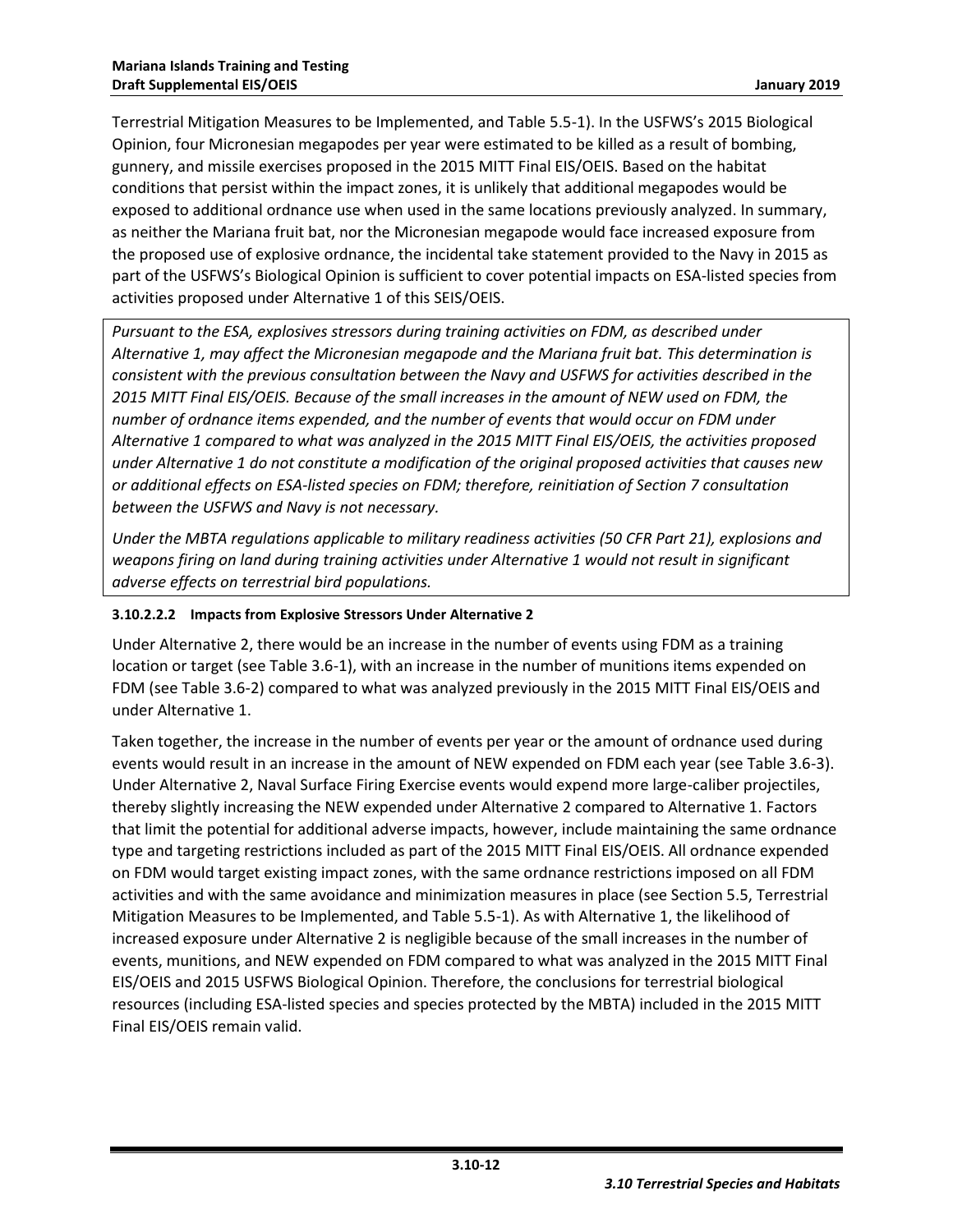*Pursuant to the ESA, explosive stressors during training activities on FDM, as described under Alternative 2, may affect the Micronesian megapode and the Mariana fruit bat. This determination is consistent with the previous consultation between the Navy and USFWS for activities described in the 2015 MITT Final EIS/OEIS. Because of the small increases in the amount of NEW used on FDM, the number of ordnance items expended, and the number of events that would occur on FDM under Alternative 2 compared to what was analyzed in the 2015 MITT Final EIS/OEIS, the activities proposed under Alternative 2 do not constitute a modification of the original proposed activities that causes new or additional effects on ESA-listed species on FDM; therefore, reinitiation of Section 7 consultation between the USFWS and Navy is not necessary.*

*Under the MBTA regulations applicable to military readiness activities (50 CFR Part 21), explosions and weapons firing on land during training activities under Alternative 2 would not result in significant adverse effects on terrestrial bird populations.*

### **3.10.2.2.3 Impacts from Explosive Stressors Under the No Action Alternative**

Under the No Action Alternative, proposed training and testing activities would not occur. Other military activities not associated with this Proposed Action would continue to occur. For FDM, the lease agreement between the U.S. government and the Commonwealth of the Northern Mariana Islands would remain in place, and the island would continue to be maintained as a Navy range, although strike warfare would no longer continue on the island.

Explosions associated with Navy training activities would no longer occur on the island, which would minimize adverse impacts associated with blast effects.

#### <span id="page-16-0"></span>**3.10.2.3 Physical Disturbance and Strike Stressors**

The 2015 MITT Final EIS/OEIS analyzed the potential for physical disturbance and strike stressors, defined as including (1) direct strike, (2) habitat disturbance, (3) and the potential for wildfires. As discussed in Section 3.10.3.2 (Physical Stressors) in the 2015 MITT Final EIS/OEIS, the potential for impacts on vegetation communities and wildlife resources, including the Micronesian megapode, Mariana fruit bats that may occur on the island, and land bird species, associated with direct strike from inert munitions is considerably lower than the potential for blast effects associated with explosive munitions.

Direct Action training activities require helicopter landings on FDM at a landing zone within the "no target area" (see Appendix A for a description of Direct Action training events). Marines and special warfare personnel would then disembark and conduct Direct Action training activities, where vegetation may be trampled. Because of unexploded ordnance clearance requirements, only marked trails (laid out by explosive ordnance disposal specialists prior to range clearance activities) are used, which reduces the potential for vegetation trampling (as well as nest trampling) in areas away from access trails.

Training activities that involve high explosive detonations on FDM introduce the potential for wildfires on the island. Cluster bombs, live cluster weapons, live scatterable munitions, fuel-air explosives, incendiary devices, and bombs greater than 2,000 lb. are prohibited on FDM. It should be noted that some munitions contain a small amount of phosphorous for spotting charges, and smoke markers are used in some direct action training activities. Phosphorous is not a main constituent to any munitions used on FDM. The live-fire weapons allowed are only targeted at impact areas authorized for live and inert ordnance. The areas for target placement support only low-growing vegetation because of longterm training with explosives. Dense vegetation grows on the northern portion of the island within the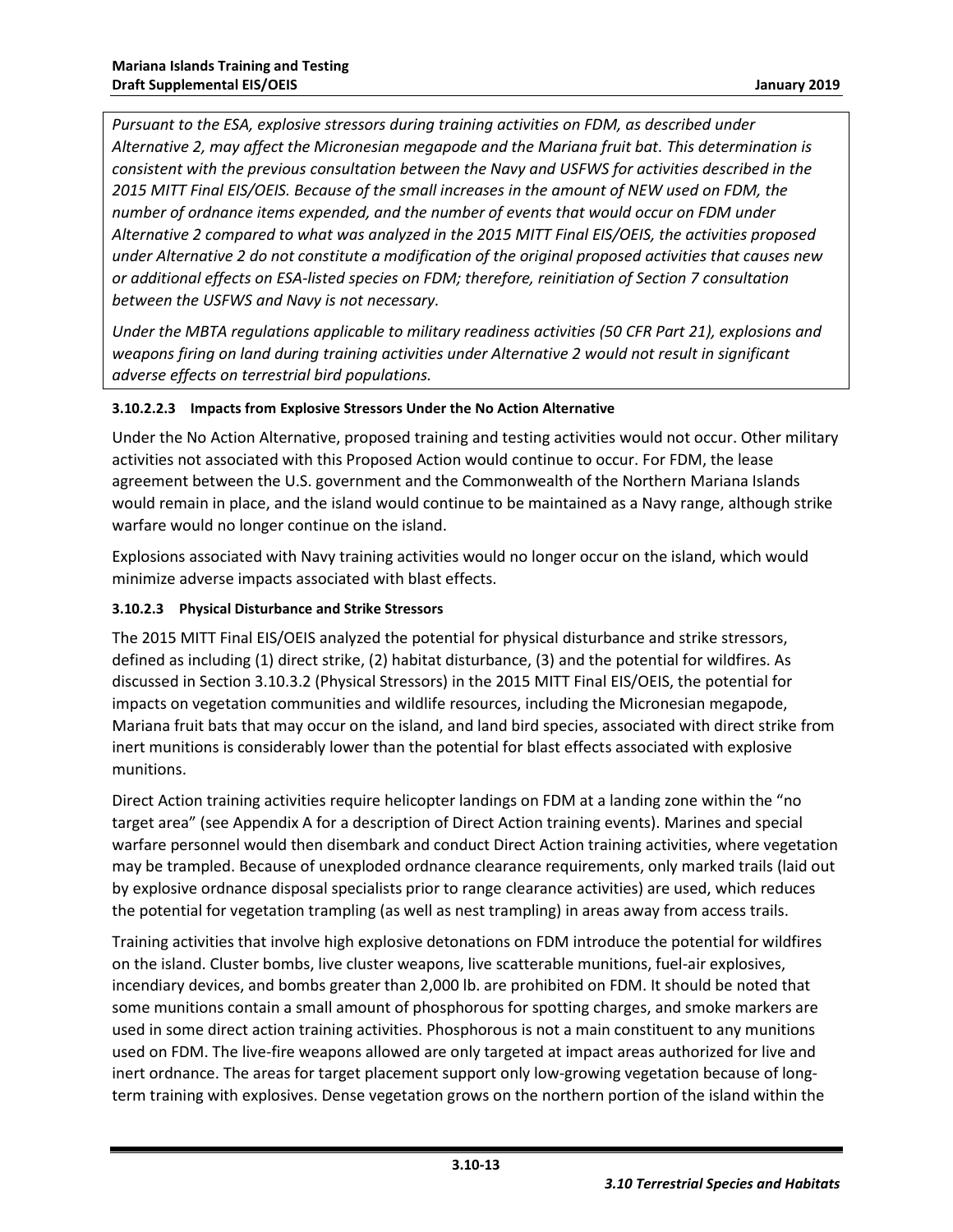special use area, which could create a wildfire if weapons are misfired. Explosions may ignite fires in impact areas, which may spread to higher stature fine fuels outside of impact areas, endangering the remnant forest portions on the northern side of the island. However, the dense vegetation and shaded canopy of trees in the northern portion of the island likely increases the moisture content of vegetation, which should decrease the ability of fires to spread into the special use area.

#### **3.10.2.3.1 Impacts from Physical Disturbance and Strike Stressors Under Alternative 1**

Under Alternative 1, direct strike of individual birds and bats on FDM is unlikely because the increased activities (missile exercises and direct-action training activities) would occur within the impact zones already established on the island. These areas are highly degraded and do not support sufficient cover and forage resources to be considered high-value habitat on FDM. Therefore, the impact areas are not likely to attract terrestrial wildlife resources, and would attract few (if any) Micronesian megapodes and likely no Mariana fruit bats.

The small increase in explosions under Alternative 1 (see Table 3.6-3) compared to the amount analyzed in the 2015 MITT Final EIS/OEIS, as measured in terms of NEW, would unlikely be additive to wildfire risk on FDM. As described above, munitions use on FDM can ignite wildfires. Wildfire intensity may vary based on the amount and type of munitions, wind speed, levels of humidity, seasonal variation in vegetation thickness and composition, and successional state of vegetation. Micronesian megapodes on FDM would be expected to fly away from smoke, but exposure to smoke inhalation would result in some form of respiratory distress. Direct mortality of megapodes could result from intensive respiratory distress or encirclement of burning vegetation. Megapode eggs, even in burrows, would not likely survive a wildfire overburn on FDM. Likewise, any fledglings within a burn area would be expected to suffer intensive respiratory distress, as they would be unable to flee smoke or burning vegetation. As stated above, fires are unlikely to spread to the northern portion of FDM; the northern portion of the island would continue to serve as refugia for Micronesian megapodes that either reside in this area or for megapodes able to flee smoke and flames from target areas. Therefore, despite more explosions on FDM, they would occur within the same impact zones, which reduces the potential for overburns in new previously unburned areas.

*Pursuant to the ESA, physical disturbance and strike stressors during training activities on FDM, as described under Alternative 1, may affect the Micronesian megapode and the Mariana fruit bat. This determination is consistent with the previous consultation between the Navy and USFWS for activities described in the 2015 MITT Final EIS/OEIS. Because of the small increases in the amount of NEW used on FDM, the number of ordnance items expended, and the number of events that would occur on FDM under Alternative 1 compared to what was analyzed in the 2015 MITT Final EIS/OEIS, the activities proposed under Alternative 1 do not constitute a modification of the original proposed activities that causes new or additional effects on ESA-listed species on FDM; therefore, reinitiation of Section 7 consultation between the USFWS and Navy is not necessary.*

*Under the MBTA regulations applicable to military readiness activities (50 CFR Part 21), physical disturbance and strike stressors during training activities under Alternative 1 would not result in significant adverse effects on terrestrial bird populations.*

#### **3.10.2.3.2 Impacts from Physical Disturbance and Strike Stressors Under Alternative 2**

Under Alternative 2, there would be an increase in the number of events using FDM as a training location or target (see Table 3.6-1), with an increase in the number of munitions items expended on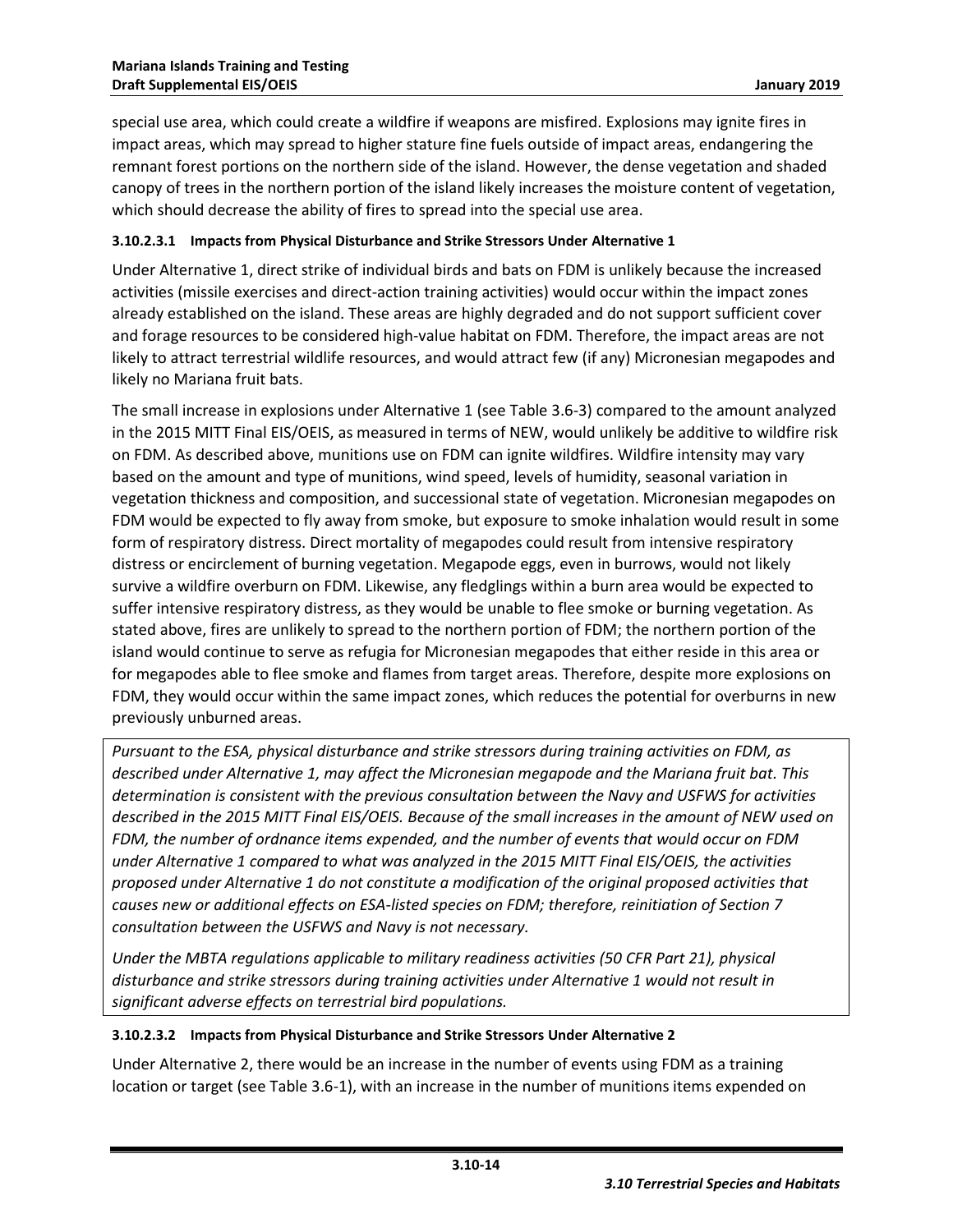FDM (see Table 3.6-2) compared to what was analyzed previously in the 2015 MITT Final EIS/OEIS and under Alternative 1.

Taken together, the increase in the number of events per year or the amount of ordnance used during events would result in an increase in the amount of NEW expended on FDM each year (see Table 3.6-3). Although the amount of increased NEW is negligible, the potential exposure to stressors associated with ordnance use would increase under Alternative 2 compared to what was analyzed previously in the 2015 MITT Final EIS/OEIS. Under Alternative 2, Naval Surface Firing Exercise events would expend more largecaliber projectiles, thereby slightly increasing the NEW expended under Alternative 2 compared to Alternative 1. Factors that limit the potential for additional adverse impacts associated with physical disturbance and strike, however, include maintaining the same ordnance type and targeting restrictions included as part of the 2015 MITT Final EIS/OEIS. All ordnance expended on FDM would target existing impact zones, with the same ordnance restrictions imposed on all FDM activities and with the same avoidance and minimization measures in place (see Section 5.5, Terrestrial Mitigation Measures to be Implemented, and Table 5.5-1). Therefore, the increases in ordnance use on FDM shown in Tables 2.5-1 and 2.5-2 do not appreciably change the impact conclusions presented in the 2015 MITT Final EIS/OEIS. The conclusions for terrestrial biological resources (including ESA-listed species and species protected by the MBTA) included in the 2015 MITT Final EIS/OEIS remain valid.

*Pursuant to the ESA, physical disturbance and strike stressors during training activities on FDM, as described under Alternative 2, may affect the Micronesian megapode and the Mariana fruit bat. This determination is consistent with the previous consultation between the Navy and USFWS for activities described in the 2015 MITT Final EIS/OEIS. Because of the small increases in the amount of NEW used on FDM, the number of ordnance items expended, and the number of activities that would occur on FDM under Alternative 2 compared to what was analyzed in the 2015 MITT Final EIS/OEIS, the activities proposed under Alternative 2 do not constitute a modification of the original proposed activities that causes new or additional effects on ESA-listed species on FDM; therefore, reinitiation of Section 7 consultation between the USFWS and Navy is not necessary.*

*Under the MBTA regulations applicable to military readiness activities (50 CFR Part 21), physical disturbance and strike stressors during training activities under Alternative 2 would not result in significant adverse effects on terrestrial bird populations.*

### **3.10.2.3.3 Impacts from Physical Disturbance and Strike Stressors Under No Action Alternative**

Under the No Action Alternative, proposed training and testing activities would not occur. Other military activities not associated with this Proposed Action would continue to occur. For FDM, the lease agreement between the U.S. government and the Commonwealth of the Northern Mariana Islands would remain in place, and the island would continue to be maintained as a Navy range, although strike warfare would no longer continue on the island.

Explosions associated with Navy training activities would no longer occur on the island, which would minimize adverse impacts associated with physical disturbance and strike stressors.

### <span id="page-18-0"></span>**3.10.2.4 Secondary Stressors**

The 2015 MITT Final EIS/OEIS included an analysis of the potential impacts of secondary stressors on terrestrial species and habitats. Specifically, this section addresses the potential introduction of invasive species. Section 3.10.3.3.1 (Impacts from Invasive Species Introductions) in the 2015 MITT Final EIS/OEIS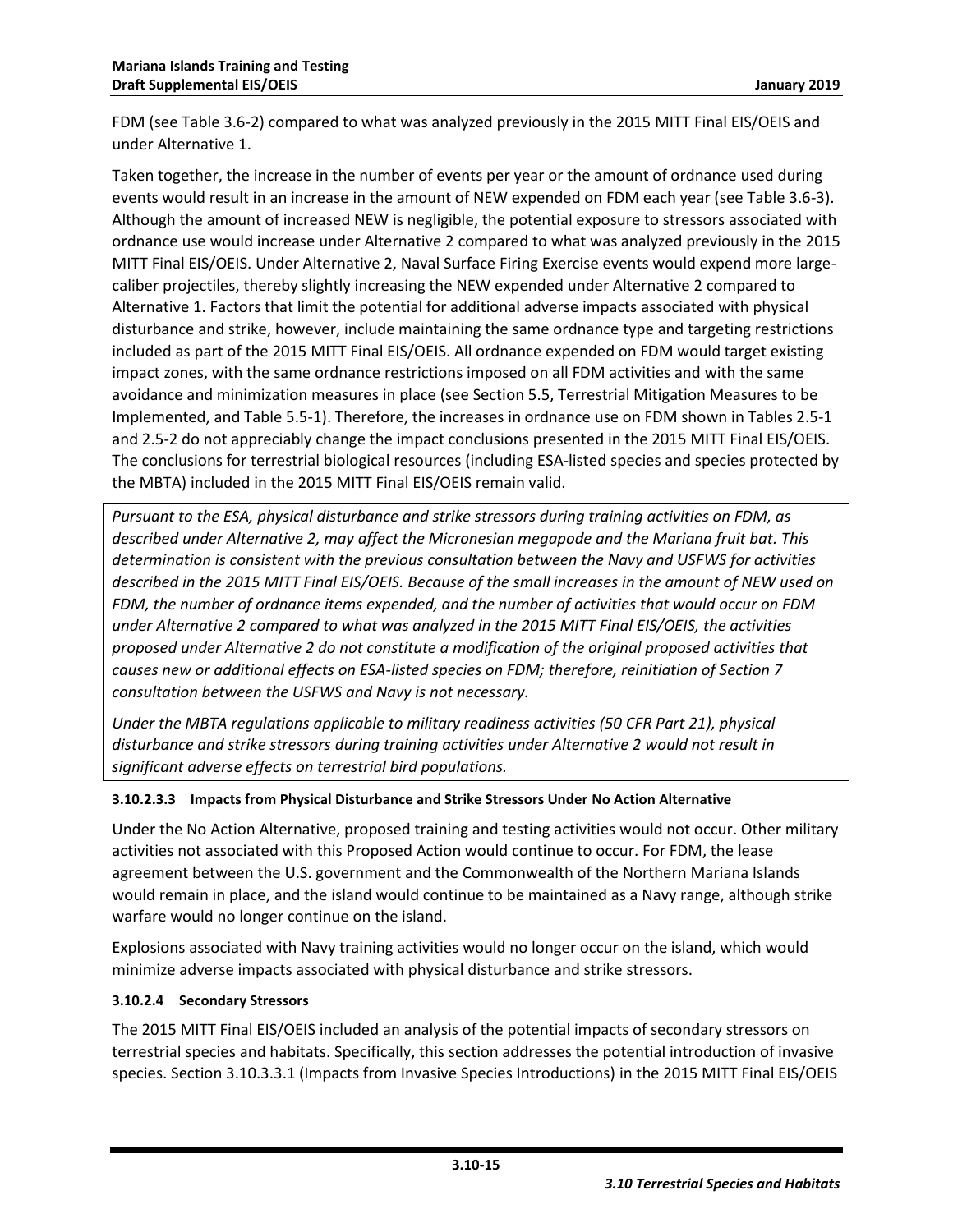discusses potential introduction pathways of invasive species associated with training activities described in this SEIS/OEIS.

The 2015 MITT Final EIS/OEIS included a conceptual model of invasive species pathways (Figure 3.10-10 in the 2015 MITT Final EIS/OEIS) resulting from training activities, and specific invasive species interdiction measures that avoid or minimize risk of specific pathways (see Table 3.10-7 in the 2015 MITT Final EIS/OEIS). Of the two training activity types that would increase on FDM under Alternative 1, only Direct Action training activities present potential introduction pathways for invasive species. Introduction pathways that originate on Guam and end on FDM present a potential hazard for brown treesnake dispersal. For activities described in this SEIS/OEIS, potential introduction pathways would be associated with helicopter transports to FDM. The Brown Tree Snake Control and Interdiction Requirements are included in the Commander, U.S. Naval Forces Marianas Instruction 3500.4A (dated October 8, 2013). This document describes roles and responsibilities for exercise planners to interdict and control brown treesnakes and to disseminate information to participants throughout the chain of command. Other policies and instructions associated with military training activities and potential invasive species introductions include Office of the Chief of Naval Operations Instruction 5090.1D (updated in 2013) and Armed Forces Pest Management Board Technical Guide 31 [\(Armed Forces Pest](#page-22-14)  [Management Board, 2012\)](#page-22-14). For instance, any personnel involved in training activities on FDM conduct self inspections to avoid or reduce potential introductions of invasive species from points of origin to FDM. Points of origin include Guam and Saipan, and possibly Tinian. Personnel inspect all gear and clothing (e.g., boots, bags, weapons, and pants) for soil accumulations, seeds, invertebrates, and possible inconspicuous stowaway brown treesnakes).

The Direct Action training activities, which are proposed to increase, would still be subject to biosecurity measures. The potential introduction of invasive species to FDM from additional transits to FDM during Direct Action training activities is unlikely; therefore, there would be no appreciable increase in risk from activities analyzed in the 2015 MITT Final EIS/OEIS.

With the small increase (less than 1 percent) in the amount of NEW used on FDM under Alternative 1 and Alternative 2 compared to what was analyzed in the 2015 MITT Final EIS/OEIS, the activities proposed in this SEIS do not constitute a modification of the original proposed activities that causes new or additional effects from secondary stressors on ESA-listed species on FDM; therefore, reinitiation of Section 7 consultation between the USFWS and Navy is not necessary.

### <span id="page-19-0"></span>**3.10.3 Public Scoping Comments**

The public raised a number of issues during the scoping period in regard to terrestrial species and habitats. The issues are summarized in the list below.

 **Public comments concerning a lack of studies on FDM –** Some commenters noted a lack of studies documenting the condition of terrestrial biological resources on FDM. Complete natural resource inventories on the island are subject to a number of constraints, such as safety concerns regarding unexploded ordnance and scheduling surveys to avoid both training activities and weather. Surveys are conducted on a periodic basis on FDM. On-the-ground surveys are conducted primarily to monitor Micronesian megapodes on the island. These surveys are described in more detail in Section 3.10.2.3.8.4 (Status within the Mariana Islands Training and Testing Study Area) in the 2015 MITT Final EIS/OEIS. Aerial surveys are conducted more frequently over FDM, with the primary focus on monitoring seabird rookeries (primarily brown boobies, masked boobies, and red-footed boobies). These surveys are described in more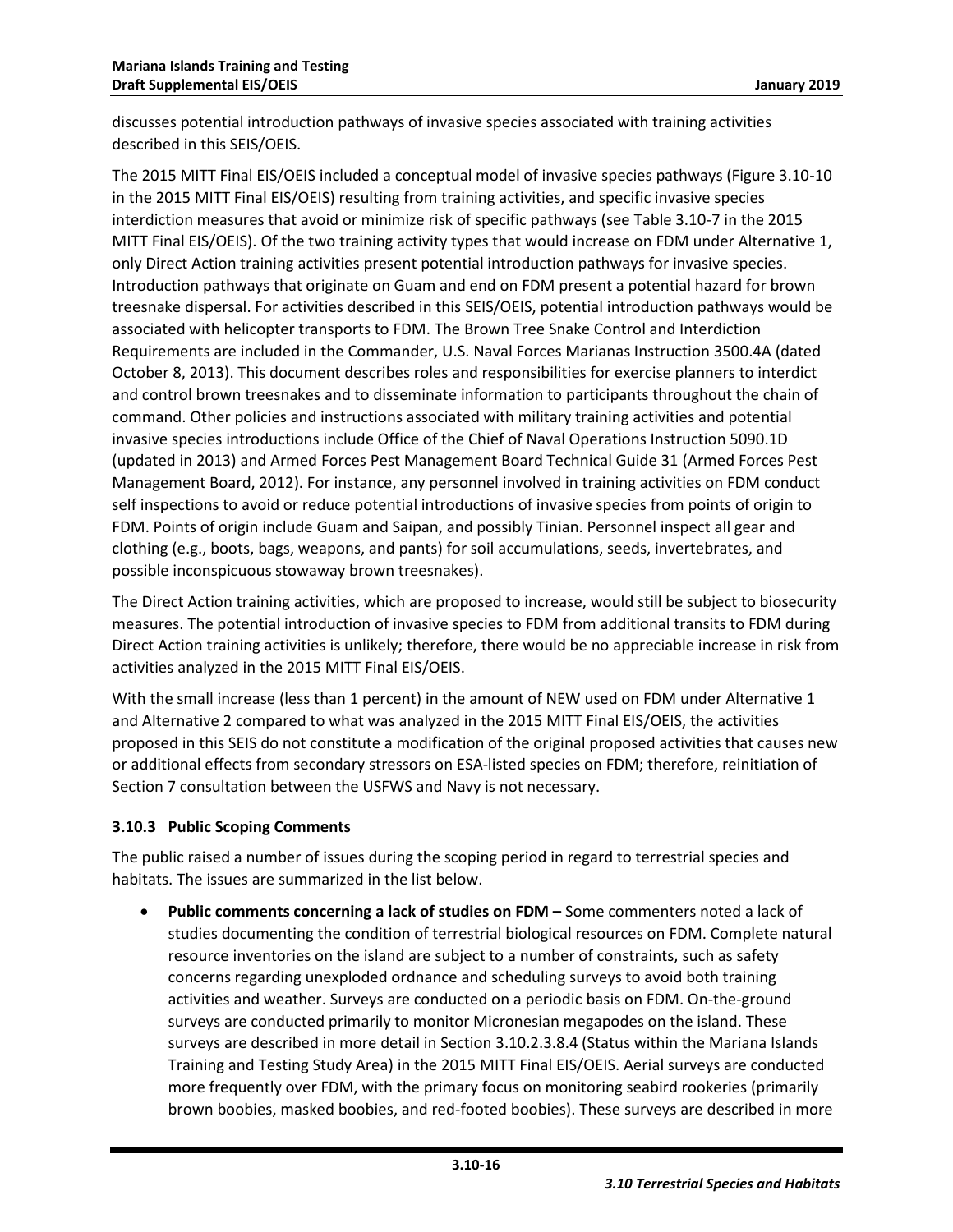detail, along with quantitative trend analysis of populations, in Section 3.6.2 (Farallon de Medinilla) of the 2015 MITT Final EIS/OEIS. All of these studies are summarized and included in updates to the Joint Region Marianas Integrated Natural Resources Management Plan for Joint Region Marianas-administered and Leased Lands On Guam, Tinian, and FDM [\(U.S. Department](#page-22-15)  [of the Navy, 2018\)](#page-22-15), which is shared with cooperating agencies (e.g., Guam Department of Agriculture Division of Aquatic and Wildlife Resources, Commonwealth of Northern Mariana Islands Department of Land and Natural Resources Division of Fish and Wildlife, and USFWS Pacific Islands Fish and Wildlife Office).

 **Potential impacts on vegetation communities on FDM –** One comment raised the concern of vegetation loss resulting from bombing activities at FDM. Vegetation loss over the long term is described in Section 3.10.2.1.5 (Farallon de Medinilla) in the 2015 MITT Final EIS/OEIS. Few vegetation surveys have been conducted on FDM. The first published flora record in 1902, described the island as a plateau covered by brush approximately 13 feet (4.0 meters) high [\(Mueller-Dombois & Fosberg, 1998\)](#page-22-2); however, aerial photographs from 1944 show large canopy trees on FDM (see Figure 3.10-4 in the 2015 MITT Final EIS/OEIS). FDM's vegetation appears to have undergone significant changes since the island was leased by the Department of Defense and the subsequent bombardment for military training. The most intensive bombardment to date of FDM occurred during the Vietnam era, when as much as 22 tons of ordnance per month was dropped on the island [\(Lusk et al., 2000\)](#page-22-1). Based on early 20th century descriptions of FDM vegetation and aerial photographs of the island prior to military bombardment activities, island tree height and canopy cover have been greatly reduced [\(Lusk et al., 2000;](#page-22-1) [Mueller-Dombois &](#page-22-2)  [Fosberg, 1998\)](#page-22-2). The avoidance and minimization measures currently implemented on FDM, as described in the 2015 MITT Final EIS/OEIS and Chapter 5 (Mitigation) of this SEIS/OEIS, are designed to protect the area of the island occupied by the Micronesian megapode in the "No Drop Zone." According to Lusk et al. (2000), vegetation in this area has not substantially changed since 1974. The USFWS, in their Biological Opinion signed in 2015 for activities described in the 2015 MITT Final EIS/OEIS, suggests that the avoidance and minimization measures have protected species and habitats in the northern portion of the island [\(U.S. Fish and Wildlife](#page-23-3)  [Service, 2015\)](#page-23-3), while the reductions in vegetation structure and composition have occurred in designated impact zones to the south of the "No Drop Zone." In summary, the Navy concurs that there have been significant losses of vegetation on FDM resulting from military training activities. Mitigation measures that have been designed in cooperation with USFWS personnel provide a level of protection for the northern end of the island, while ordnance use is only allowed in designated impact zones. Increases in ordnance use on FDM would only occur in existing impact zones, causing no new additional vegetation losses on the island.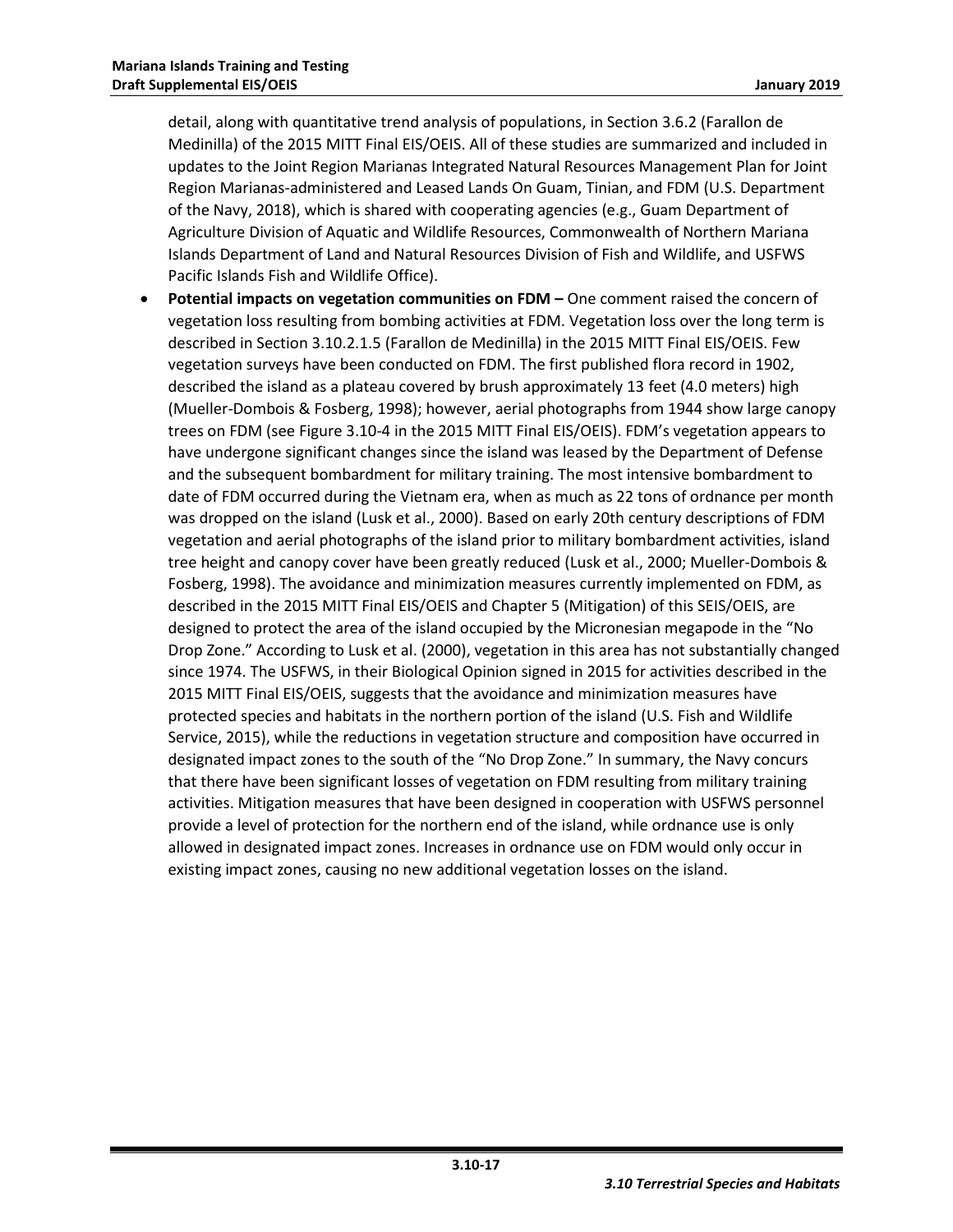This page intentionally left blank.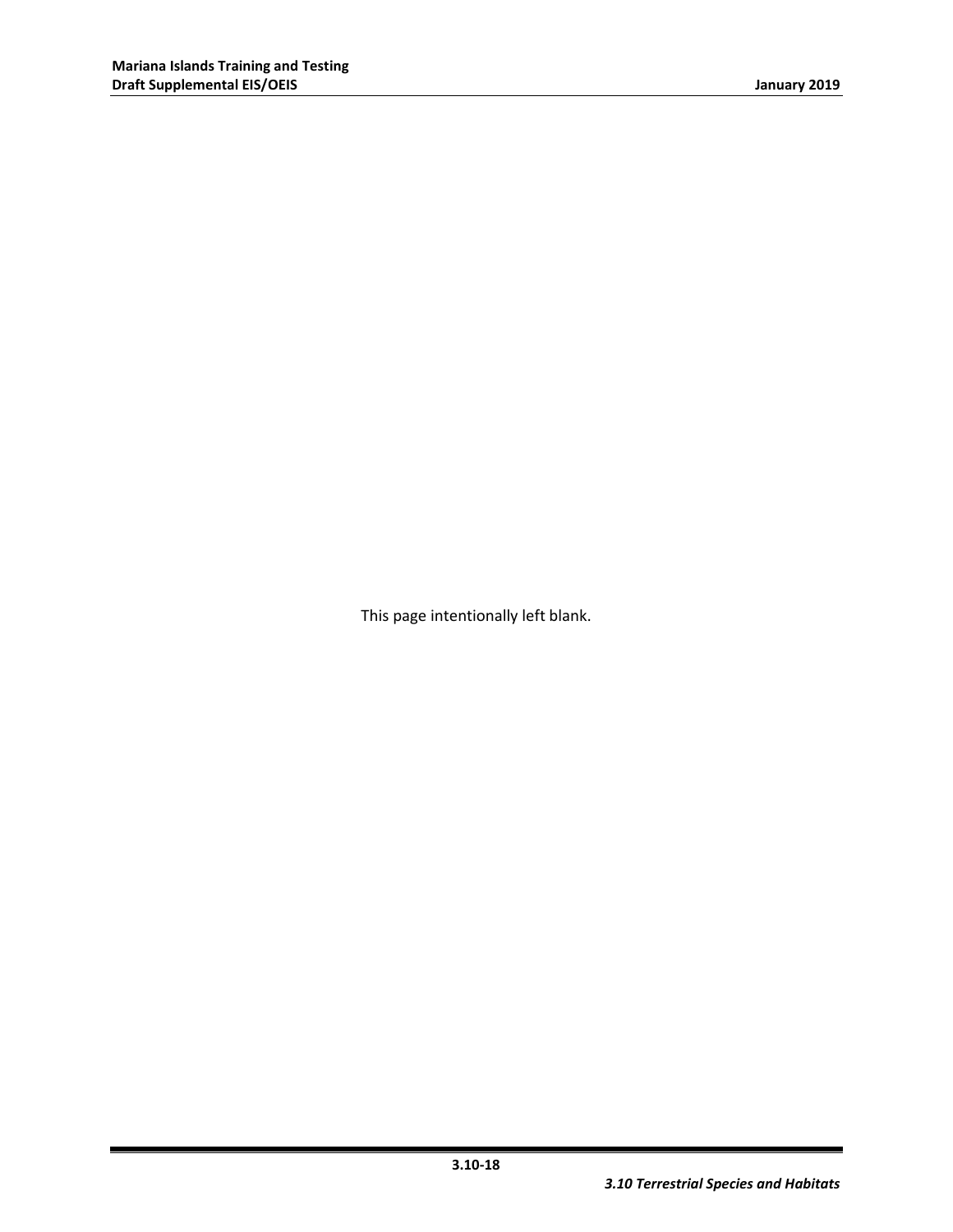# **REFERENCES**

- <span id="page-22-8"></span>Amidon, F. A., A. P. Marshall, and C. C. Kessler. (2011). *Status of the Micronesian megapode in the Commonwealth of the Northern Mariana Islands*. Honolulu, HI: U.S. Fish and Wildlife Service, Pacific Islands Fish and Wildlife Office.
- <span id="page-22-14"></span>Armed Forces Pest Management Board. (2012). *Guide for Agricultural and Public Health Preparation of Military Gear and Equipment for Deployment and Redeployment, Technical Guide 31*. Silver Spring, MD: Armed Forces Pest Management Board Information Services Division.
- <span id="page-22-9"></span>Kessler, C. C., and F. A. Amidon. (2009). *Micronesian Megapode on Tinian and Aguiguan* (Terrestrial Surveys of Tinian and Aguiguan, Mariana Islands, 2008: Working Draft). Honolulu, HI: U.S. Fish and Wildlife Service Pacific Islands Fish and Wildlife Office.
- <span id="page-22-1"></span>Lusk, M. R., P. Bruner, and C. Kessler. (2000). The Avifauna of Farallon De Medinilla, Mariana Islands. *Journal of Field Ornithology, 71*(1), 22–33.
- <span id="page-22-2"></span>Mueller-Dombois, D., and F. R. Fosberg. (1998). *Vegetation of the tropical Pacific islands*. New York, NY: Springer-Verlag.
- <span id="page-22-3"></span>Mueller-Dombois, D., and F. R. Fosberg. (2013). *Vegetation of the Tropical Pacific Islands* (Vol. 132). New York, NY: Springer Science & Business Media.
- <span id="page-22-12"></span>Reichel, J. D. (1991). Status and conservation of seabirds in the Mariana Islands. In J. P. Croxall (Ed.), *Seabird Status and Conservation, a Supplement* (pp. 248–262). Cambridge, United Kingdom: International Preservation Technical Publication Number 11.
- <span id="page-22-0"></span>U.S. Department of the Navy. (1975). *Farallon de Medinilla Bombardment Range: Environmental Impact Statement*. Washington, DC: U.S. Department of the Navy.
- <span id="page-22-7"></span>U.S. Department of the Navy. (2008a). *Micronesian Megapode (Megapodius laperouse laperouse) Surveys on Farallon de Medinilla, Commonwealth of the Northern Marianas Islands (Draft)*. Honolulu, HI: Naval Facilities Engineering Pacific.
- <span id="page-22-10"></span>U.S. Department of the Navy. (2008b). *Final Environmental Assessment for the Homeporting of Six Zumwalt Class Destroyers at East and West Coast Installations (including Hawaii)*. Norfolk, VA: Naval Facilities Engineering Command Atlantic.
- <span id="page-22-11"></span>U.S. Department of the Navy. (2008c). *Fiscal Years 2007 and 2008 Report for 61755NR410 Wildlife Surveys on Military Leased Lands, Tinian CNMI*. Honolulu, HI: Naval Facilities Engineering Pacific.
- <span id="page-22-13"></span>U.S. Department of the Navy. (2011). *Marianas Training Manual*. Naval Base Guam, Guam: Commander Joint Region Marianas.
- <span id="page-22-4"></span>U.S. Department of the Navy. (2013a). *2013 Joint Region Marianas Integrated Natural Resources Management Plan* (Final). Naval Base Guam, Guam: Joint Region Marianas.
- <span id="page-22-6"></span>U.S. Department of the Navy. (2013b). *Annual Report: Wildlife Surveys on Tinian and FDM*. Naval Base Guam, Guam: Joint Region Marianas.
- <span id="page-22-15"></span>U.S. Department of the Navy. (2018). *Joint Region Mariana Islands Integrated Natural Resources Management Plan*. Saipan, Mariana Islands: Joint Region Mariana Islands.
- <span id="page-22-5"></span>U.S. Fish and Wildlife Service. (1998). *Recovery Plan for the Micronesian Megapode (Megapodius laperouse laperouse)*. Portland, OR: U.S. Fish and Wildlife Service, Region 1 (Pacific Region Office).